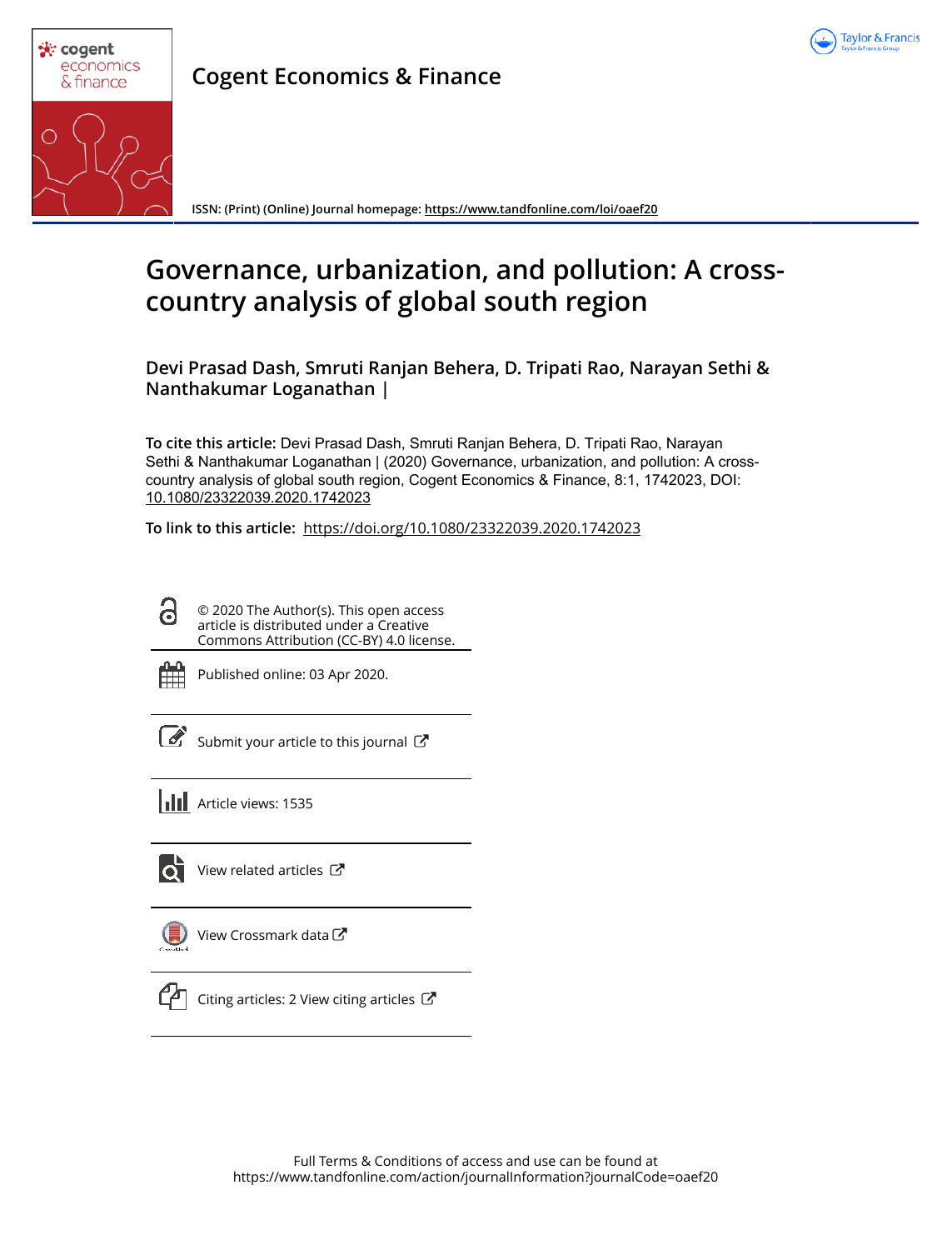



Received: 30 June 2019 Accepted: 07 March 2020

\*Corresponding author: Smruti Ranjan Behera, Department of Humanities and Social Sciences, Indian Institute of Technology Ropar, Nangal Road, Rupnagar, Punjab, 140001, India E-mail: smrutibehera2003@gmail.com; smruti.ranjan@iitrpr.ac.in

Reviewing editor: Salvatore Ercolano, Universita Degli Studi Del Sannio, Italy

Additional information is available at the end of the article

# GENERAL & APPLIED ECONOMICS | RESEARCH ARTICLE Governance, urbanization, and pollution: A cross-country analysis of global south region

Devi Prasad Dash $^1$ , Smruti Ranjan Behera $^{2\star}$ , D. Tripati Rao $^3$ , Narayan Sethi $^4$  and Nanthakumar Loganathan<sup>5</sup>

Abstract: This paper investigates the impact urbanization, industrialization, corruption, human development, energy consumption, and foreign direct investment (FDI) on carbon dioxide (CO<sub>2</sub>) emissions of 61 developing economies of the global south region of Asia, Africa, and Latin America during the period 1990–2015. The empirical results show that the effect of corruption on  $CO<sub>2</sub>$  emissions is indeed heterogeneous and contradictory. Specifically, results exhibit that due to immature economic system, and policy paralysis, corruption penetrates the developing economies, and eventually cause carbon emission and pollution. Furthermore, results reveal that FDI guided by clean development mechanism and involved in emission reduction projects in the developing economies play a predominant role to curb the  $CO<sub>2</sub>$  emission, pollution, and environmental degradation.

Subjects: Urban Development; Industrial Economics; Development Economics; Environmental Economics

Keywords: Corruption; governance; pollution; urbanization; human development



Smruti Ranjan Behera

# ABOUT THE AUTHORS

Devi Prasad Dash is a faculty in the Economics and Public Policy area, Indian Institute of Management Rohtak, India. He has obtained a Ph.D. degree in Economics from the Indian Institute of Technology, Ropar, and a master's degree in applied economics from Pondicherry University. He can be contacted at devi. dash@iimrohtak.ac.in

Smruti Ranjan Behera is working as a faculty of Economics in the Dept. of Humanities and Social Sciences, Indian Institute of Technology Ropar, India, where he teaches econometrics, international economics, urban economics, and applied econometrics and doing research in FDItechnology spillover, urban and spatial economics, and open economy macroeconomics. He can be contacted at smruti.ranjan@iitrpr.ac.in

D. Tripati Rao is a faculty in the Business Environment area, Indian Institute of Management Lucknow, India

Narayan Sethi is a faculty in the Dept. of HSS, National Institute of Technology Rourkela, India

Nanthakumar Loganathan is a faculty in the Azman Hashim International Business School, University Technology Malaysia, Malaysia

# PUBLIC INTEREST STATEMENT

The relationship between economic development and pollution has been found to exhibit an inverted U-shape relationship. The weak governance structure, transparency in government mechanism and functioning affect this inverted U-shape relationship in a unique way inducing industrial-led pollution due to corruptive practices in the emerging economies. Using a panel data of 61 developing economies of the global south region of Asia, Africa, and Latin America, this paper estimates the impact of urbanization, industrialization, and corruption on carbon dioxide ( $CO<sub>2</sub>$ ) emissions over the period 1990–2015. The study considers the impact of government accountability and transparency in government mechanisms, human development, energy consumption, and foreign direct investment on  $CO<sub>2</sub>$ emissions. The results show strong evidence of the impact of urbanization and industrialization on CO<sub>2</sub> emissions. Our findings confirm that an increase in per capita energy consumption and human development accelerates the high intensity of  $CO<sub>2</sub>$  emission in global south region. Moreover, results reveal that improvements in governance integrity and transparency curb the carbon dioxide emission rates substantially.





© 2020 The Author(s). This open access article is distributed under a Creative Commons Attribution (CC-BY) 4.0 license.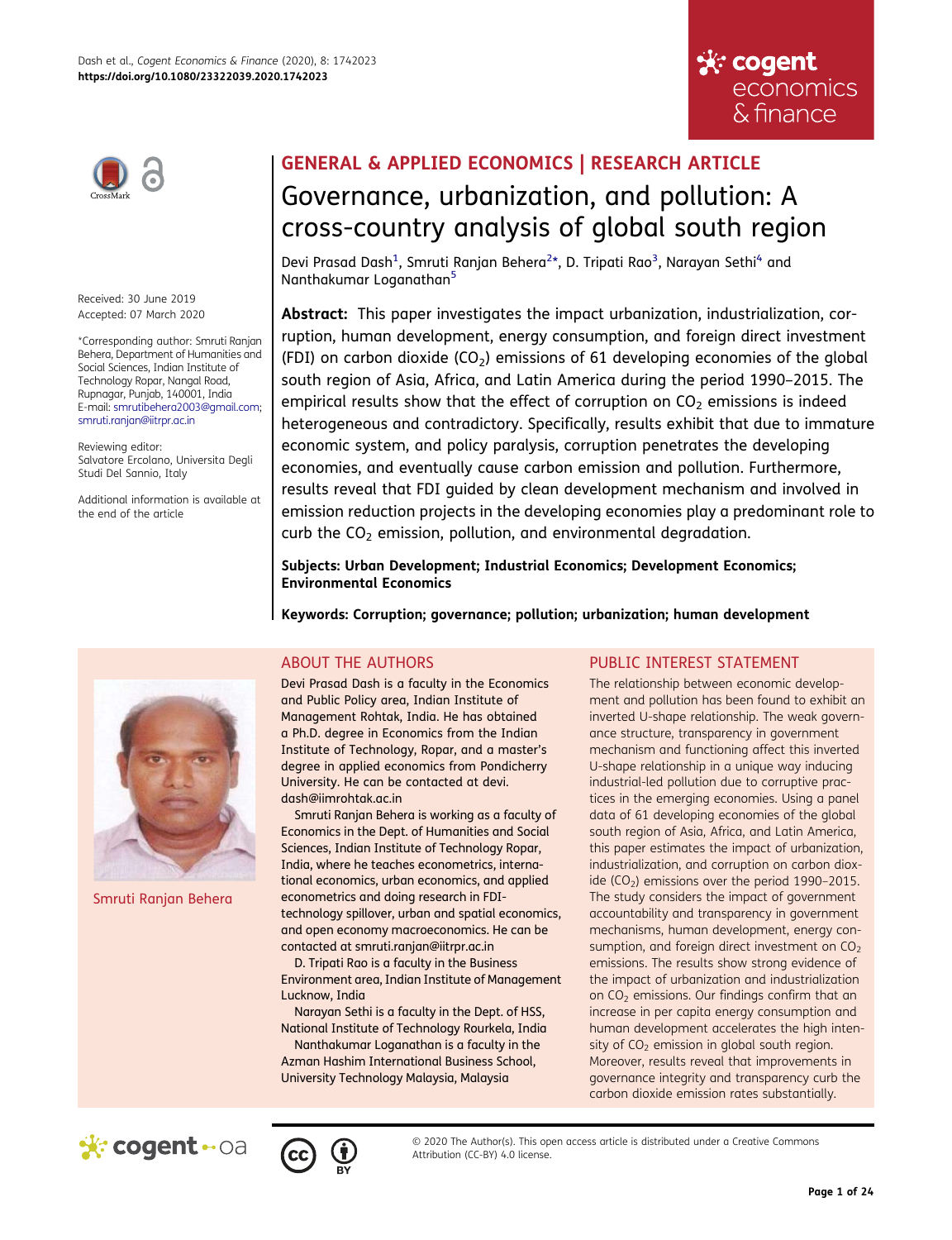# Subjects: D73; O18; Q53; O15

#### 1. Introduction

In recent years, burgeoning literature in environmental economics has focussed on the relationship between environmental degradation and corruption. The development policy community widely believes that eradicating corruption not only brings back growth but also helps in restoring environmental quality (Heckelman & Powell, 2010). However, past studies find that corruption reduces environmental stringency to a large extent (Cole, 2007; Lopez & Mitra, 2000; Mauro, 1995). Therefore, reduction in corrupt practices in decision making could be the best possible way to address the increasingly tangible threats of environmental degradation by framing efficient policy frameworks and adoption of suitable strategies (Lægreid & Povitkina, 2018; Payne, 1995).

Corruption and environmental degradation constitute a greater challenge for sustainable economic development in developing and lower developed countries (Seldadyo & De Haan, 2011; Q. Wang et al., 2015). However, corruption is often relating to some specific cases in developing or developed countries and hence it is hard to quantitatively measure the extent of corruption in a society. Therefore, under these circumstances, many organizations or studies tried to construct some indicators or proxy variables to investigate the corruption status (Zhang et al., 2016). Since the 1990s, numerous corruption indicators have been constructed to examine the link between corruption and macroeconomic factors, and environmental degradation. For instance, corruption index published by the World Bank, $^1$  the Corruption Perception Index (CPI) published by the Transparency International (TI), $^2$  and the corruption index in the International Country Risk Guide (ICRG) published by the Political Risk Services (PRS)Groups,<sup>3</sup> have provided important instrument for empirical and quantitative research in environmental economics. Moreover, the OECD surveys, titled, "convention on combating bribery of foreign public officials in international business transactions and related documents", indicate that while corruption is a common concern in both developed and developing countries, but comparatively it has a greater effect on  $CO<sub>2</sub>$  emissions in developing than in the developed countries.<sup>4</sup> Notwithstanding, the mechanics of corruption leading to  $CO<sub>2</sub>$  emissions and pollution, because of the imperfect environmental regulation and the complexity of environmental issues, corruption runs deeply into legislation to law enforcement, and consequently affect the ecological systems and environmental quality.

In general, the literature has focused on the direct and positive effects of corruption on  $CO<sub>2</sub>$ emissions using standards of environmental regulations, and the indirect effects of corruption employing its impact on economic growth (Aparicio et al., 2016; Choi, 2015; Hakkala et al., 2008; Mauro, 1995; Van Soest et al., 2016). Using the panel data of 94 countries for the period 1987–2000, Cole (2007) examines the direct and indirect effects of corruption on carbon emissions and finds that corruption not only directly affects carbon emissions due to weak environmental regulations but also indirectly affects carbon emissions through economic growth. Corruption may make it difficult to implement environmental policies, and thus, can affect the levels of  $CO<sub>2</sub>$  emissions. Callen and Long (2015) find overwhelming evidence on the relationship between political networks, weak institutions, and election fraud. Winbourne (2002) finds that corruption might contribute to the development of environmental damaging policies and practices. The literature on the linkage between corruption and economic growth indicates that power and economic interests affect corruption, and corruption causes a significant loss of socioeconomic benefits.

Shleifer and Vishny (1993) argue that corruption is one of the most serious threats to good governance, proper development of economic systems and political stability. In non-OECD transitional developing countries, only an improving democracy has a significant effect on political and economic conditions leading to better environmental quality (Rodrik & Wacziarg, 2005). Banerjee et al. (1997) explain why government bureaucracies are often associated with red-tape, corruption, and lack of incentives. As a result, corruption might set back economic and social development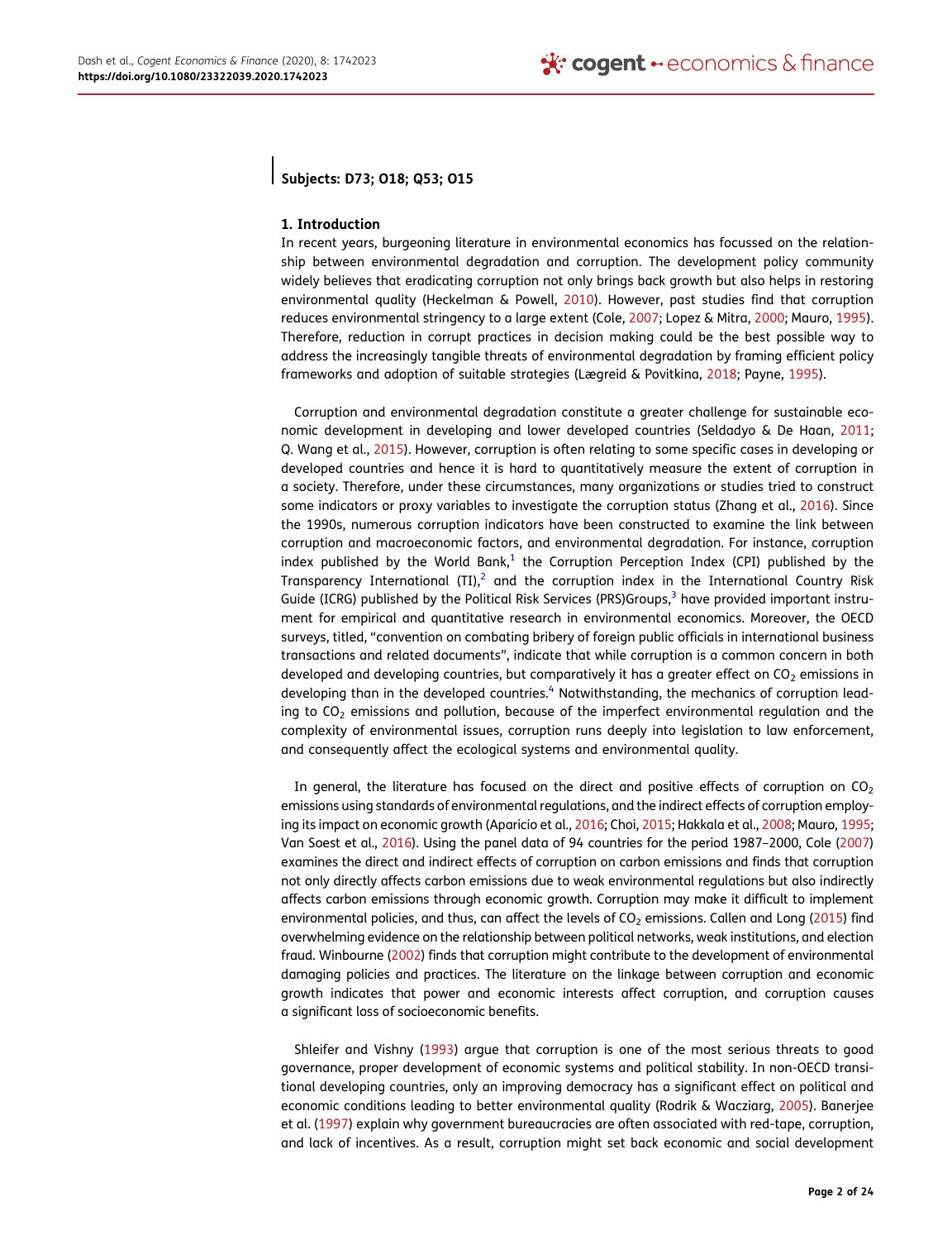with misallocation of resources, higher transaction costs, political inefficiency, dilution of trade patterns and domestic vs. foreign investment. He also finds that the effect of corruption on  $CO<sub>2</sub>$ emissions across countries are turning out to be complex, because of multiple measures of corruption, differences in economic attainments, diverse political settings, and different levels of CO<sub>2</sub> emissions among countries.

A large number of theoretical and empirical studies have investigated the relationship between corruption and environmental quality (Fredriksson & Svensson, 2003; Fredriksson et al., 2004; Leitao, 2010; Lopez & Mitra, 2000; Welsch, 2004). In theoretical works, it has been argued that corruption is harmful to environmental quality through its negative effect on environmental regulation and policy stringency, which increases pollution and decreases environmental quality. Using theoretical frameworks, Fredriksson and Svensson (2003), Fredriksson et al. (2004) argue that corruption reduces the stringency of environmental regulations. It might be quite possible that the environmental quality affected by corruption is an important factor to explain the impact of corruption on economic growth. The pioneering work of Lopez and Mitra (2000) examine the theoretical implications of government corruption and rent-seeking behavior under the existence of the Environmental Kuznets Curve (EKC). They find that although corruption does not likely to preclude the existence of an inverted U-shape EKC for any level of per capita income, however, the pollution levels because of the corruption in the government system always dominate the optimum level of social welfare. Damania et al. (2003) explore the linkages between trade policy, corruption, and environmental policy, and find that corruption reduces environmental policy stringency. In a similar vein, "pollution heaven hypothesis (PHH)' has gained much attention in recent days contends that pollution-intensive industries move from developed countries with stringent environmental regulations to developing countries with lax environmental regulations (Bu et al., 2011; M. Cole et al., 2011; Copeland & Taylor, 2004; Eskeland & Harrison, 2003).

Table 1 summarizes the findings of previous studies related to urbanization, governance, and pollution across different countries' contexts.

Our paper contributes to the existing literature in two ways: first, it demonstrates the effects of both urbanization and governance on carbon emission rates. Nevertheless, this paper evaluates the effect of urbanization and governance on pollution and the environmental degradation of the developing countries.<sup>5</sup> Moreover, in place of governance, specifically, this study takes the combined effect of governance integrity and transparency upon the  $CO<sub>2</sub>$  emission rates. The governance integrity measures government accountability with administration and quality of governance, whereas the transparency measures the overall mechanism in government functioning.<sup>6</sup> Both parameters measure the level of governance of emerging economies such that they can directly or indirectly affect the  $CO<sub>2</sub>$  emission rates. Furthermore, as the sample countries are from the global south region, and these countries show different levels of governance integrity with transparency index. Therefore, it is worthwhile to quantitatively assess the direct and indirect effect of urbanization and governance on  $CO<sub>2</sub>$  emissions of global south countries. Using the system-GMM estimates to demonstrate the possible heterogeneity and endogeneity in addition to the commonly used simple OLS regression approach, this paper investigates whether the influence of urbanization and governance substantially raises the  $CO<sub>2</sub>$  emissions rate in global south countries.

Second, it particularly focuses on the set of 61 developing economies from the global south region of Asia, Africa, and Latin America. The choice of these sets of developing economies is pertinent due to the urban development and ever-increasing pollution since the 1990s in this region. Moreover, according to the 2018 Revision of World Urbanization Prospects produced by the Population Division of the UN Department of Economic and Social Affairs (UN DESA) 55% of the world's population lives in urban areas, which is further expected to increase to 68% by 2050. The urban population of the world has grown rapidly from 751 million in 1950 to 4.2 billion in 2018. Asia, despite its relatively lower level of urbanization, is home to 54% of the world's urban population, whereas Africa is home to 13% of the total world urban population. Besides,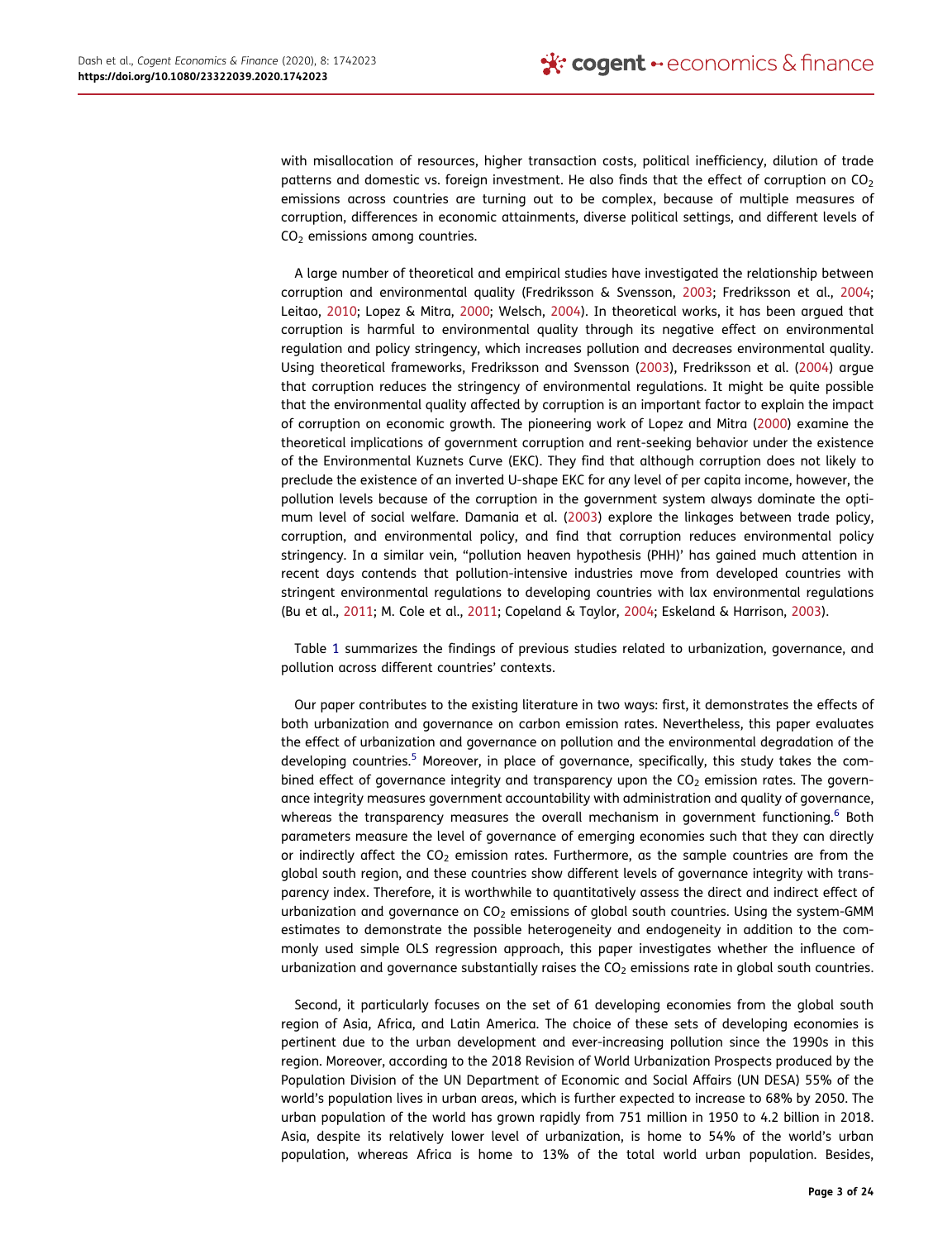| Table 1. Literature review summary |           |                     |                                                  |                     |                                                                                                                                                                                     |
|------------------------------------|-----------|---------------------|--------------------------------------------------|---------------------|-------------------------------------------------------------------------------------------------------------------------------------------------------------------------------------|
| Author(s)                          | Period    | Data                | Country                                          | Methodology         | Results                                                                                                                                                                             |
| Z. Wang et al. (2018)              | 1996-2015 | Panel               | <b>BRICS</b> Economies                           | PLS                 | economic growth and carbon emission.<br>Corruption has a significant effect on                                                                                                      |
| Lægreid and Povitkina<br>(2018)    | 1972-2014 |                     | 156 Countries                                    | DCCE                | An adverse effect of GDP per capita on<br>case of rich well-governed economies.<br>CO <sub>2</sub> emissions is not profound in the                                                 |
| Candau and Dienesch<br>(2017)      | 2007-2010 | Count data          | Three groups of countries<br>based on governance | Negative binomial   | Corruption lowers environmental<br>quality.                                                                                                                                         |
| Adu and Denkyirah (2017)           | 1970-2013 | Panel               | West African economies                           | FE, and RE          | Economic growth increases emissions in<br>the short-run but does not decrease in<br>the long run.                                                                                   |
| Zhang et al. (2016)                | 1992-2012 | Panel               | 19 APEC economies                                | Quantile Regression | The effect of corruption on $CO2$ emission<br>is heterogeneous across countries and<br>relationship between corruption and<br>there exists an inverted U-shaped<br>carbon emission. |
| Ozturk and Al-Mulali<br>(2015)     | 1996-2012 | Time Series         | Cambodia                                         | GMM, 2SLS           | Control of corruption and better<br>governance reduce pollution.                                                                                                                    |
| Sahli and Rejeb (2015)             | 1996-2013 | Panel               | <b>MENA Region</b>                               | GMM                 | Corruption affects pollution positively.                                                                                                                                            |
| Goel et al. (2013)                 | 2004-2007 | Panel               | 100 Economies, MENA<br>Region                    | <b>2SLS</b>         | rates; economies with higher corruption<br>MENA regions have higher pollution<br>and shadow economy have lesser<br>pollution rates.                                                 |
| Krishnan et al. (2013)             | 2004-08   | Cross-section study | 105 Economies                                    | SEM                 | degradation via depressing corruption.<br>Proper management of e-govt. the<br>system reduces environmental                                                                          |
| Biswas et al. (2012)               | 1999-2005 | Panel               | 100 Countries                                    | 땊                   | The relationship between the shadow<br>economy and the pollution level is<br>dependent on corruption.                                                                               |
| Ivanova (2010)                     | 1999-2003 | Panel               | 39 European Economies                            | ψE                  | likely to have relatively high emissions<br>Countries with effective regulation are<br>of sulfur dioxide.                                                                           |
|                                    |           |                     |                                                  |                     | (Continued)                                                                                                                                                                         |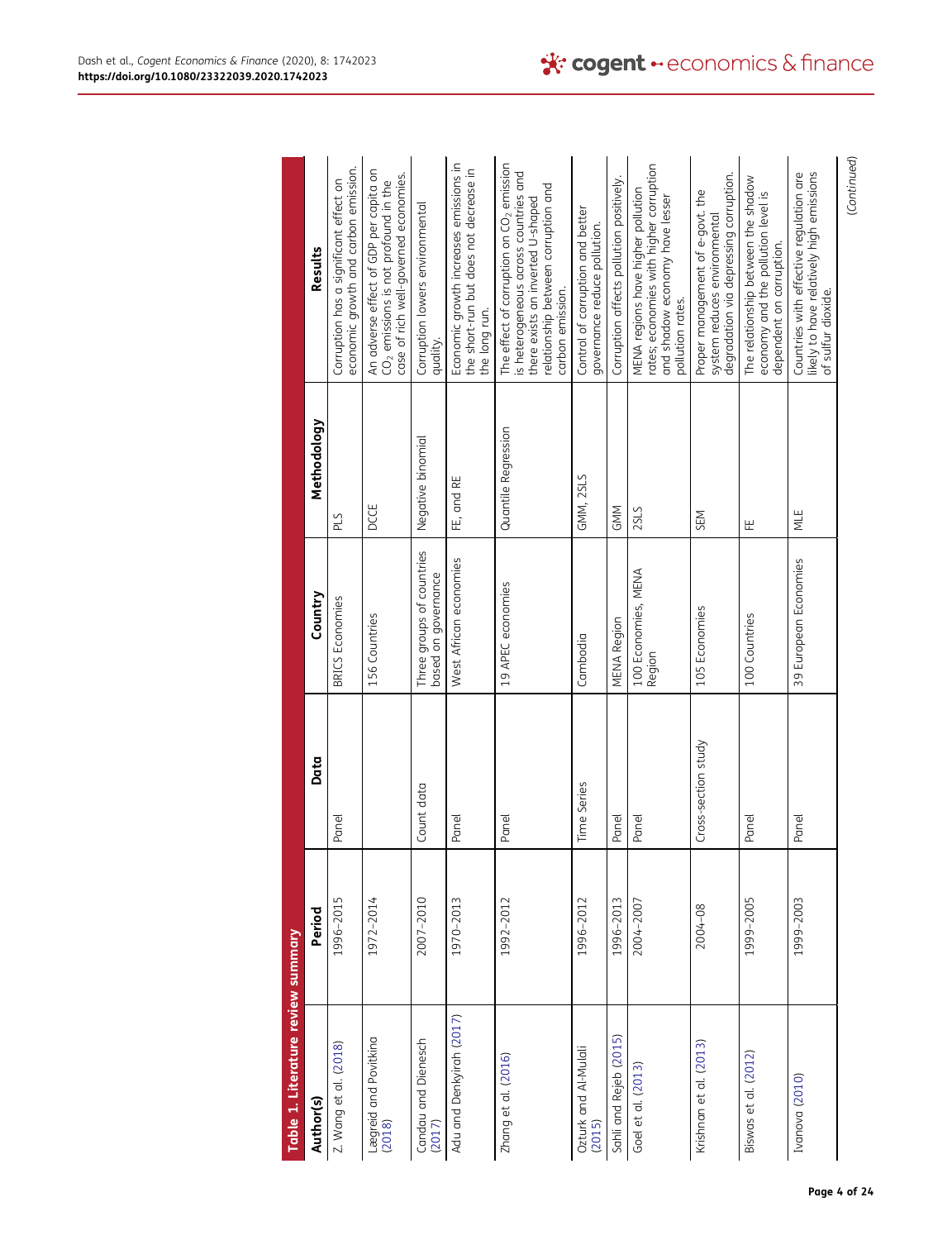| Table 1. (Continued)                                                        |                                                                                   |       |                                                    |                      |                                                                                                                                                                                                                                                                      |
|-----------------------------------------------------------------------------|-----------------------------------------------------------------------------------|-------|----------------------------------------------------|----------------------|----------------------------------------------------------------------------------------------------------------------------------------------------------------------------------------------------------------------------------------------------------------------|
| Author(s)                                                                   | Period                                                                            | Data  | Country                                            | Methodology          | Results                                                                                                                                                                                                                                                              |
| Heckelman and Powell<br>(2010)                                              | 1995-2005                                                                         | Panel | 82 Countries                                       | STO                  | The impact of corruption decreases<br>once economic freedom increases.                                                                                                                                                                                               |
| eitao (2010)                                                                | 1981-2000                                                                         | Panel | 94 countries                                       | $\geq$               | Increase in corruption impacts sulphur<br>emission via increase in income.                                                                                                                                                                                           |
| Chang and Chang (2010)                                                      | 1997-2004                                                                         | Panel | 62 Countries                                       | Threshold VAR        | Corruption has no adverse impacts on<br>environmental pollution in countries<br>with high corruption regime.                                                                                                                                                         |
| Koyuncu and Yilmaz<br>(2009)                                                | 1980-2000                                                                         | Panel | 100 Countries                                      | <b>WLS</b>           | The relationship between corruption and<br>deforestation are positive and<br>signiticant.                                                                                                                                                                            |
| Bernauer and Koubi (2009)                                                   | 1971-2006                                                                         | Panel | 107 cities                                         | FE, RE               | compared to parliamentary form.<br>Democracy, presidential forms of<br>qovernment are better quality                                                                                                                                                                 |
| Pellegrini and Gerlagh<br>(2006)                                            | 1997                                                                              | Panel | EU Economies                                       | <b>OLS</b>           | explaining the environmental indicator.<br>Corruption is the key indicator in                                                                                                                                                                                        |
| M. A. Cole et al. (2006)                                                    | 1982-92                                                                           | Panel | 33 Countries                                       | FE, OLS, and IV-2SLS | If corruption is high, FDI leads to lesser<br>environmental stringency.                                                                                                                                                                                              |
| Bhattarai and Hammig<br>(2001)                                              | 1972-91                                                                           | Panel | 66 Countries of Asia, Africa,<br>and Latin America | OLS, F.E, and FGLS   | Improvements in political institutions<br>and macroeconomic policy curtail<br>detorestation.                                                                                                                                                                         |
| Notes: FE, RE, OLS, WLS, IV, FGLS, GMM, 2SLS, SEM, PLS, MLE,<br><b>תומי</b> | ttp://ttp://ttp://ttp://ttp://ttp://ttp://ttp://ttp://ttp://ttp://ttp://ttp://ttp |       |                                                    |                      | IV-2SLS, VAR, DCCE represents the fixed effects, random effects, weighted least squares, instrumental variables, feasible generalized least<br><b>このたくに、いろところい。たちの一くでスキャン・ニュー・リームでごと、一てすることもに、これをこれに、これに「ことにころ」ということの「ことに」ということになっているのです。これには、これには、これに こうこう こうこう</b> |

|                                                                                                                                                                        | uel ol est                                                     |
|------------------------------------------------------------------------------------------------------------------------------------------------------------------------|----------------------------------------------------------------|
| -2SLS, VAR, DCCE represents the fixed effects, random effects, weighted least squares, instrumental<br>Votes: FE, RE, OLS, WLS, IV, FGLS, GMM, 2SLS, SEM, PLS, MLE, IN | east<br>l variables, teasibl                                   |
| uares, Structural Equation Modelling, Partial Least Squares, maximum li'<br>squares, generalized methods of moments, two-stage least squ                               | lihood, instrumental variables-two-stage least squares, vector |
| )<br>)<br>)<br>utoregression, dynamic common correlated effects estimator.                                                                                             |                                                                |
|                                                                                                                                                                        |                                                                |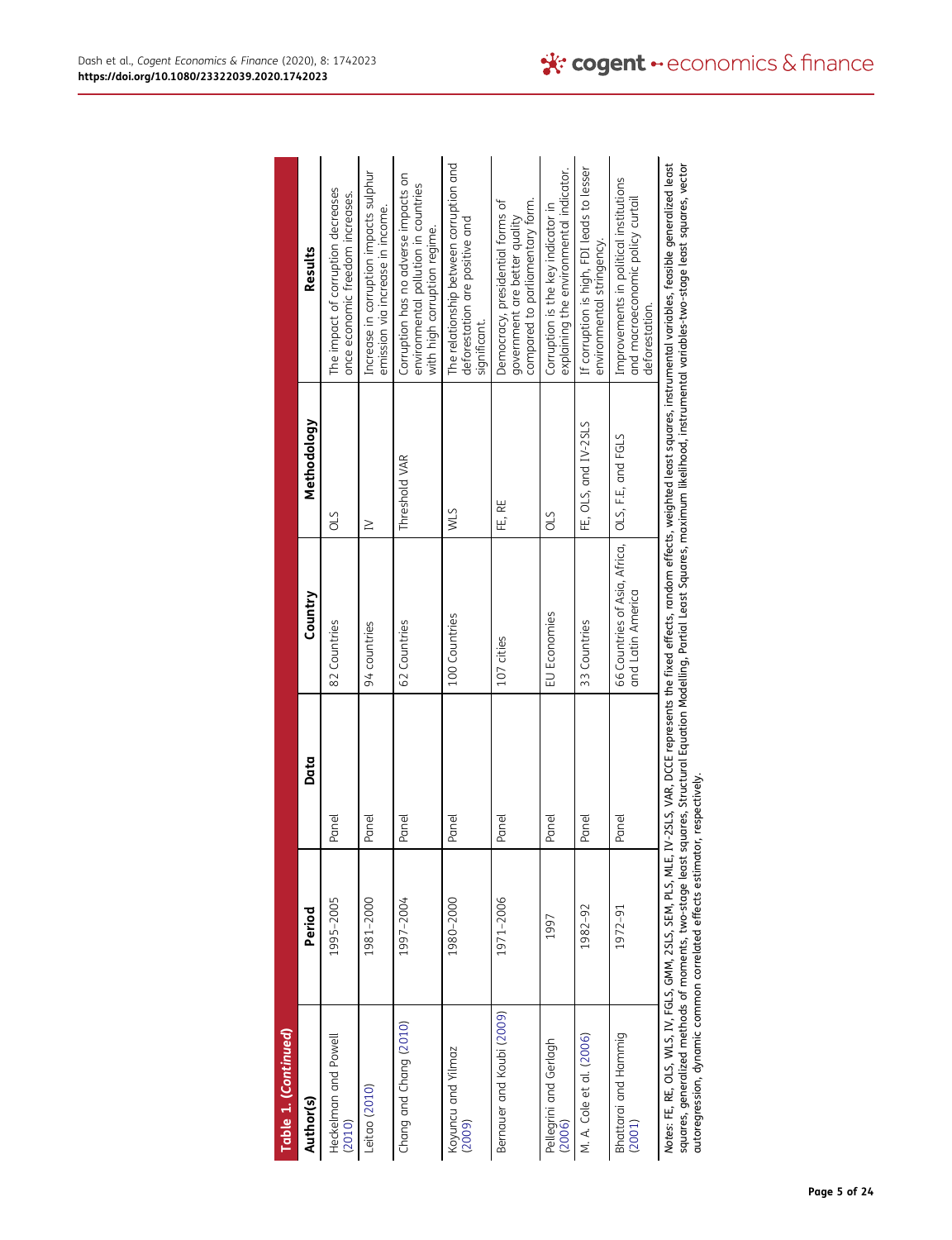projections show that urbanization combined with the overall growth of the world's population could add another 2.5 billion people to urban areas by 2050, with close to 90% of this increase taking place in Asia and Africa. In the future, global south region countries, specifically, India, China, and Nigeria will account for 35% of the projected growth of the world's urban population between 2018 and 2050. By 2050, it is projected that India will have added 416 million urban populations, followed by China 255 million and Nigeria 189 million.

Our empirical results exhibit the evidence of a positive and significant relationship between urbanization, industrialization, and carbon emissions in the global south region. We find that an increase in demand-based energy consumption contributes more to the  $CO<sub>2</sub>$  emission. Empirical results suggest that the rising trend of pollution declines when the governance and political institutions improve. Furthermore, we find a positive and significant relationship between transparency in the government mechanism and  $CO<sub>2</sub>$  emission, which suggests that corruption facilitates pollution in the emerging economies. Notwithstanding, we argue that pollution can be curbed largely by improving the governance and transparency in the government systems. Besides, results exhibit that FDI guided by the clean development mechanism (CDM) established by the Kyoto Protocol has reduced the carbon emission into a substantial level in the global south countries.

The rest of the paper is structured as follows. Section 2 outlines the empirical strategy, econometric specifications, and data description of the study. Section 3 discusses the empirical results, while Section 4 concludes the research findings.

## 2. Empirical strategy

This section first describes the econometric specification followed by a detailed description of data considered for the analysis.

## 2.1. Econometric specifications

In this section, we specify the empirical model to estimate the impact of human development index (HDI), foreign direct investment (FDI), urbanization, governance, transparency in the government functioning, and energy consumption on carbon emission rates across 61 developing economies of the global south region. Our empirical specification is given as follows:

$$
CO_{2it} = \alpha_1 \text{ URB}_{it} + \alpha_2 \text{ PEC}_{it} + \alpha_3 \text{ GOI}_{it} + \alpha_4 \text{ TI}_{it} + \alpha_5 \text{ HDI}_{it} + \alpha_6 \text{ FDI}_{it} + \theta_i + \phi_t + \varepsilon_{it}
$$
\n(1)

where  $\emph{CO}_{2it}$  is the carbon dioxide emission of the country  $i$  for a year  $t.^7$  The  $\alpha_1$  to  $\alpha_6$  represent the vector of parameters representing variables such as urbanization (URB), primary energy consumption (PEC), governance integrity (GOI), transparency (TI), human development index (HDI) and FDI for country i in year t. Furthermore, the cross-section i varies over 61 developing economies of Asia, Africa, and Latin America, whereas t varies from 1990 to 2015. The developing counties are selected based on their income classification criteria of World Bank, 2017 (see Appendix A). Furthermore,  $\theta_i$ ,  $\phi_t$ , $\varepsilon_{it}$  represent the country-specific, time-specific, and idiosyncratic error terms, which follow the usual assumptions of normal distributions. Furthermore, to estimate the impact of urbanization upon carbon emission, we incorporate the joint effects of governance integrity and transparency. Our specification after the introduction of the interaction factor is specified as follows:

$$
CO_{2it} = \alpha_1 \text{ URB}_{it} + \alpha_2 \text{ PEC}_{it} + \alpha_3 \text{ GOI} \times \text{TI}_{it} + \alpha_4 \text{ HDI}_{it} + \alpha_5 \text{ FDI}_{it} + \theta_i + \phi_t + \varepsilon_{it}
$$
 (2)

where GOI×TI represents the interaction effect of governance (GOI) and transparency(TI). Moreover, the interaction effect captures the overall governance credibility and can be a better estimate to analyze the impact of urbanization on carbon dioxide emissions. Furthermore, as urbanization and industrial growth go hand-in-hand, and urban-led growth can capture the industrial-led growth, therefore, to evaluate the impact of industrialization upon  $CO<sub>2</sub>$  emission, we estimate an alternative specification, where we incorporate the industrialization in the place of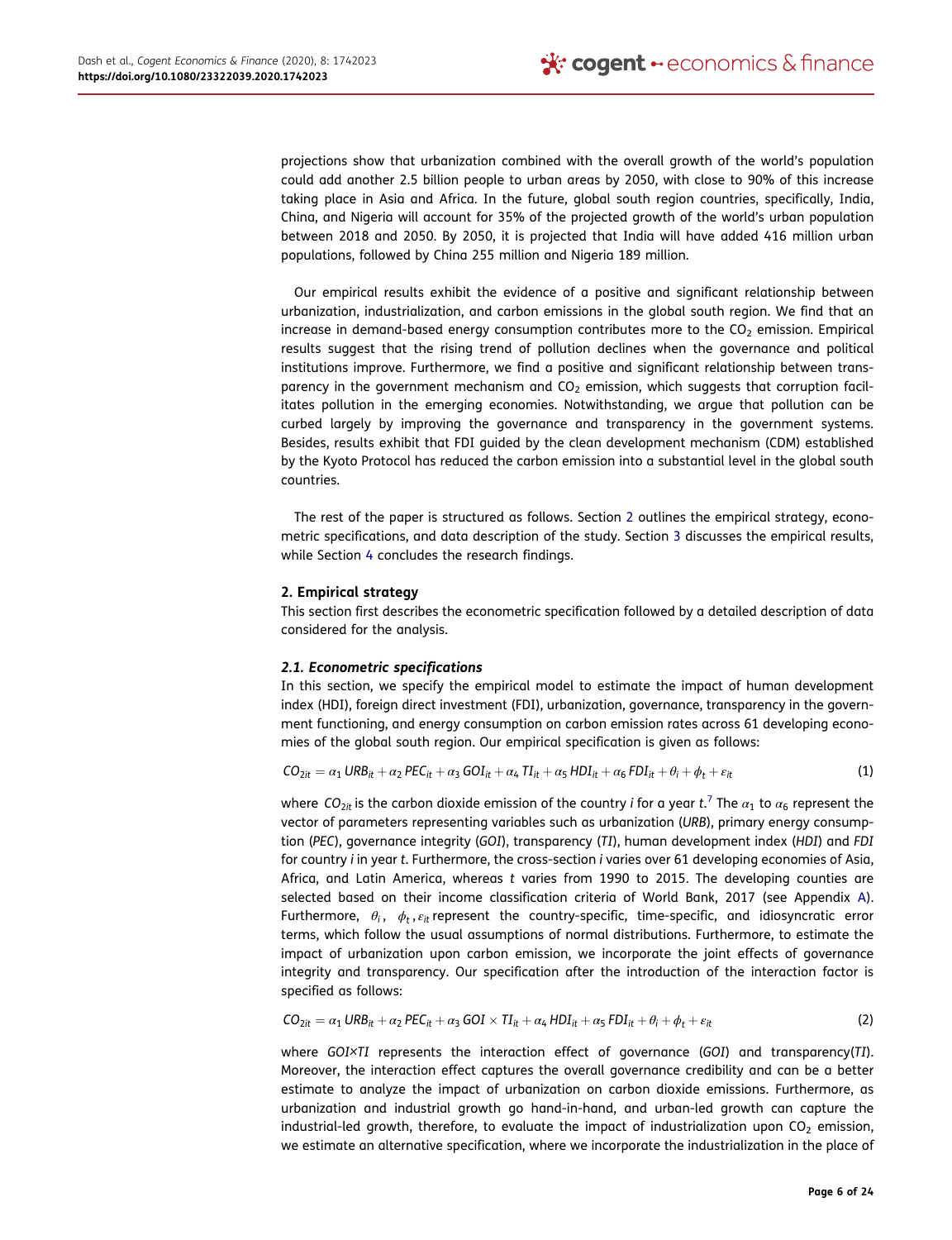urbanization. Therefore, after introducing the industrialization variable, the empirical specification can be read as follows:

$$
CO_{2it} = \alpha_1 \, IND_{it} + \alpha_2 \, PEC_{it} + \alpha_3 \, GOI_{it} + \alpha_4 \, TI_{it} + \alpha_5 \, HDI_{it} + \alpha_6 \, FDI_{it} + \theta_i + \phi_t + \varepsilon_{it}
$$
\n
$$
\tag{3}
$$

where IND<sub>it</sub> represents the industrialization of the country *i* in the year t. Similarly, like Equation (2), we are also interested to estimate the impact of the interaction effect of government accountability and transparency. Therefore, our empirical specification can be read as follows:

## $CO_{2it} = \alpha_1 IND_{it} + \alpha_2 PEC_{it} + \alpha_3 GOI \times TI_{it} + \alpha_4 HDI_{it} + \alpha_5 FDI_{it} + \theta_i + \theta_i + \epsilon_{it}$  (4) 2.2. Data sets

Our sample consists of 61 developing economies of the global south region of Asia, Africa, and Latin America over the period 1990–2015. We choose the countries based on the availability of data from 1990 to 2015. Data for our paper come from different sources. The dependent variable, carbon dioxide emission ( $CO<sub>2</sub>$ ) measures the total amount of carbon dioxide emission from the total energy consumption measured in terms of million metric tonnes. The  $CO<sub>2</sub>$  data is taken from the Energy Information Administration (EIA) database of the USA Government. Industrialization (IND) is defined as the industrial development and we measure it through industrial value-added as the percentage of GDP. Industrialization indicates the increase in net industrial output in terms of overall industrial growth in a year. Annual industrial growth is taken from the database of World Development Indicators (WDI), World Bank. Similarly, urbanization (URB) data are taken from the database of WDI, World Bank.<sup>8</sup> Furthermore, primary energy consumption (PEC) data is taken from the energy information administration (EIA) database of the USA government.

Governance integrity (GOI) measures government and democratic accountability in terms of overall administration and quality of governance. The data of GOI is taken from the Heritage Foundation database. GOI is one of the important components of economic freedom and its score varies from zero to 100. For instance, a country with a score near 100 has a high level of governance standard. The Transparency Index (TI) shows the overall transparency in terms of government mechanism and functioning and it indicates the level of corruption prevailing in government systems. Moreover, the transparency index score varies from zero to 100, and its data is taken from the Williams index of transparency. The data of Foreign Direct Investment (FDI) is taken from WDI, World Bank. The human development index (HDI) is taken from the United Nations Development Programme (UNDP) database. The HDI score varies from zero to one. Countries score near to one exhibit the high human development conditions, and countries score close to zero indicate the low human development conditions.<sup>9</sup>

The governance integrity and transparency index are important components to measure the level of corruption in the developing countries. More specifically, the transparency index could be considered as a proxy variable to measure the level of corruption in developing countries. Figures 1 and 2 provide plots of (logged)  $CO<sub>2</sub>$  emissions vs. governance integrity and transparency index, respectively. Figure 1 indicates that as governance integrity improves then carbon emission facilitates to slow down gradually over the period 1990–2015. Similarly, the scatter plot and line diagram in Figure 2 indicate that while transparency index improves, the rate of carbon emission supposed to be declined, however, it shows that while transparency in the Government system improves, the rate of carbon emission has increased. This suggests a robust investigation of the relationship between transparency in government mechanism and  $CO<sub>2</sub>$  emission of the 61 developing economies in the global south region.

Table 2 reports the descriptive statistics and correlation matrix of key variables when we take the full-sample data. The results indicate that there exists a positive and significant relationship between carbon dioxide emission and urbanization. Furthermore, results show that the coefficient of industrialization is positive and statistically significant. This indicates that urbanization leads to industrialization and carbon emission in the global south region, which threats to decrease the air quality and environmental standard of living. Notwithstanding, industrialization facilitate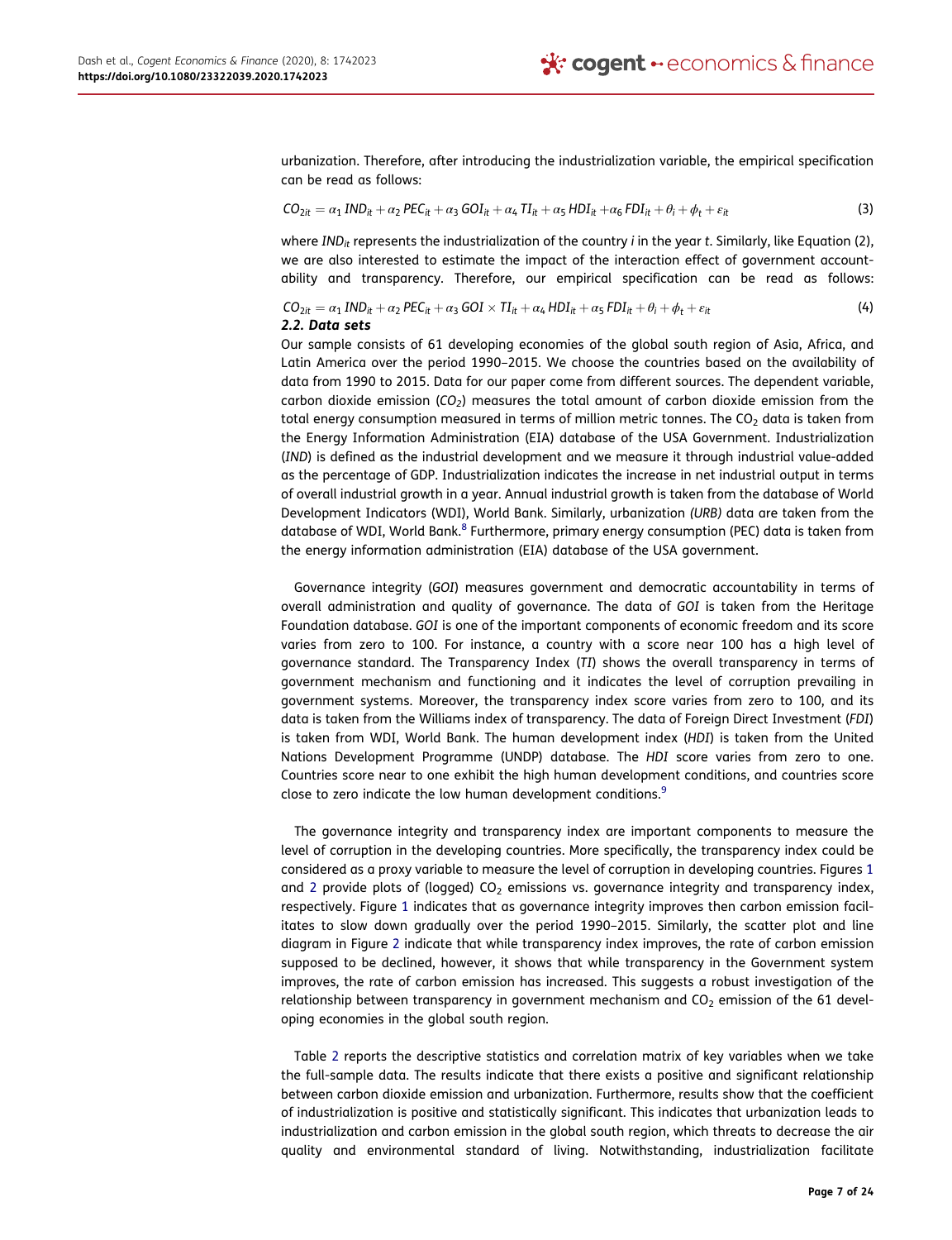## Figure 1.  $CO<sub>2</sub>$  emissions and governance integrity (both in natural logs, 61 countries, 1990–2015).

Source: Own computations based on the datasets discussed in Section 2.2.





Source: Own computations based on the datasets discussed in Section 2.2.



urbanization and the combined effect of industrialization and urbanization has significantly raised the carbon emission rates. Furthermore, one plausible explanation is that urban facilities in global south countries are growing rapidly with the expansion of infrastructure advancement, and also growing income facilities in rural and urban areas leading to more use of energy and technology. Eventually, the urbanization and industrialization cause an increase in energy consumption, which expedite the carbon emission rates. We find that transparency in government mechanisms has a negative correlation with urbanization but it does not have any significant correlation neither with industrialization nor with carbon dioxide emission. Interestingly, government integrity has a positive and significant correlation with urbanization, industrialization, and carbon emission. Thus, it suggests that an increase in urbanization and industrialization contributes to carbon emission both directly and indirectly, despite improved transparency in governance. Furthermore, results reveal that increase in human development leads to more urbanization, industrialization, and pollution as well. We find evidence of a positive relationship between transparency, accountability of government integrity and human development. Finally, we find a positive and significant correlation between FDI and most of the variables in our study except TI. This indicates that FDI moves through corrupt practices in the global south region, such that improvement in transparency of the government mechanism may deter FDI inflows to the region.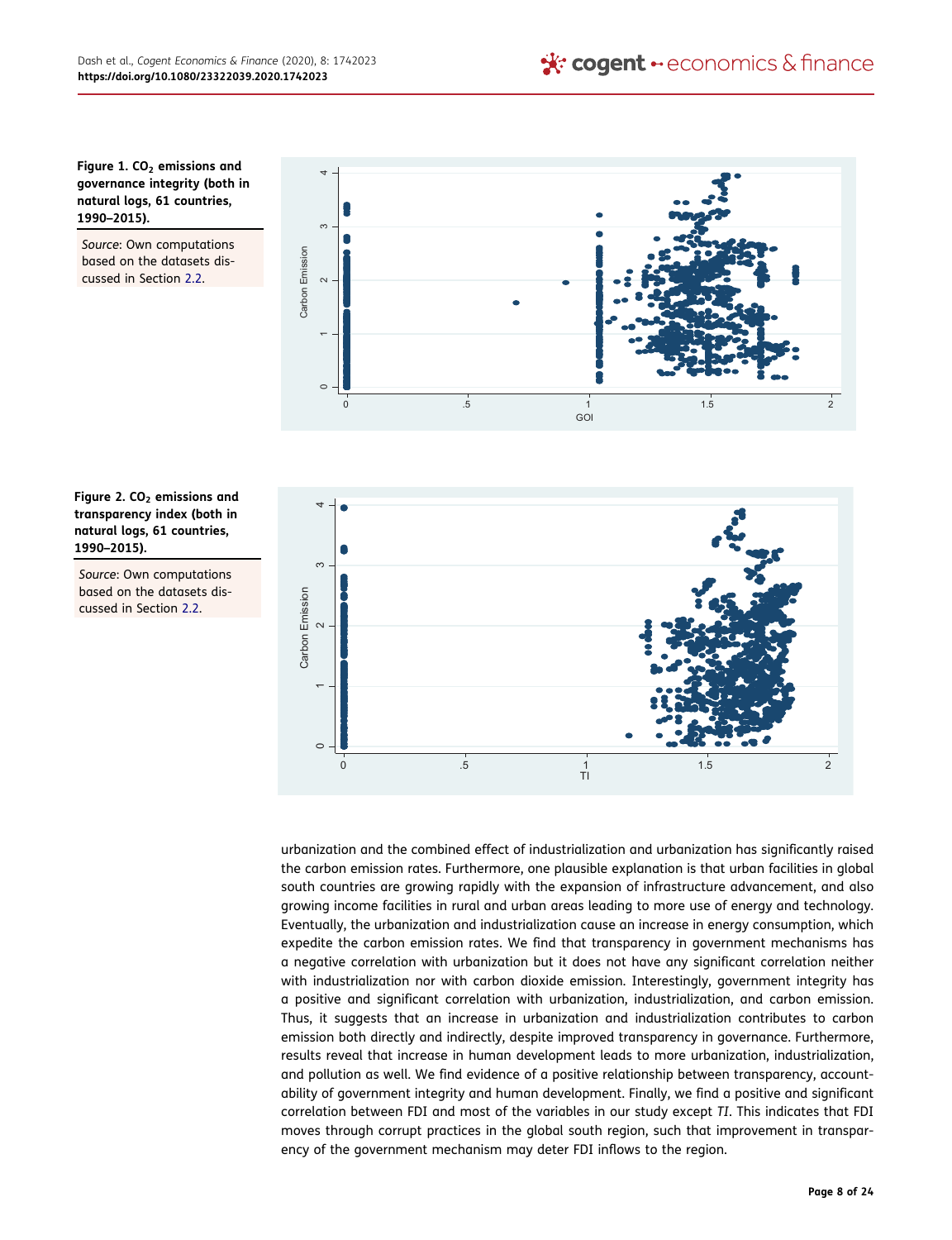|                 |                     |                      | Table 2. Descriptive statistics and correlation of the key variables |                     |                      |                     |                     |            |
|-----------------|---------------------|----------------------|----------------------------------------------------------------------|---------------------|----------------------|---------------------|---------------------|------------|
|                 | CO <sub>2</sub>     | <b>URB</b>           | <b>IND</b>                                                           | <b>PEC</b>          | TI                   | GOI                 | <b>HDI</b>          | <b>FDI</b> |
| Mean            | 1.419               | 1.668                | 1.347                                                                | 1.042               | 1.280                | 1.075               | 0.556               | 0.483      |
| Median          | 1.303               | 1.692                | 1.505                                                                | 0.819               | 1.612                | 1.380               | 0.600               | 0.475      |
| S.D.            | 0.815               | 0.181                | 0.509                                                                | 1.144               | 0.688                | 0.644               | 0.186               | 0.365      |
| Max             | 3.964               | 1.967                | 1.930                                                                | 5.492               | 1.875                | 1.851               | 0.827               | 2.211      |
| Min             | 0.000               | 1.215                | 0.000                                                                | 0.000               | 0.000                | 0.000               | 0.000               | $-1.965$   |
| CO <sub>2</sub> | 1.000               |                      |                                                                      |                     |                      |                     |                     |            |
| <b>URB</b>      | $0.328*$<br>(0.000) | 1.000                |                                                                      |                     |                      |                     |                     |            |
| IND             | $0.087*$<br>(0.005) | $0.078*$<br>(0.001)  | 1.000                                                                |                     |                      |                     |                     |            |
| PEC             | $0.276*$<br>(0.000) | $0.242*$<br>(0.000)  | $0.143*$<br>(0.000)                                                  | 1.000               |                      |                     |                     |            |
| TI              | 0.022<br>(0.353)    | $-0.049*$<br>(0.049) | 0.018<br>(0.464)                                                     | $0.089*$<br>(0.004) | 1.000                |                     |                     |            |
| GOI             | $0.212*$<br>(0.000) | $0.184*$<br>(0.000)  | $0.189*$<br>(0.000)                                                  | $0.198*$<br>(0.000) | $-0.116*$<br>(0.000) | 1.000               |                     |            |
| HDI             | $0.359*$<br>(0.000) | $0.383*$<br>(0.000)  | $0.131*$<br>(0.000)                                                  | $0.307*$<br>(0.000) | $0.067*$<br>(0.007)  | $0.397*$<br>(0.000) | 1.000               |            |
| FDI             | $0.061*$<br>(0.001) | 0.015<br>(0.540)     | $0.127*$<br>(0.000)                                                  | $-0.012$<br>(0.616) | $-0.049*$<br>(0.048) | $0.210*$<br>(0.000) | $0.073*$<br>(0.003) | 1.000      |

Note: P values are reported in parentheses under the values of coefficients. (\*), (\*\*) and (\*\*\*) denote the estimates significantly different from zero at 1%, 5% and 10% levels, respectively.

## 3. Empirical results and discussions

We present the baseline result using OLS and quantile regression first, followed by a robustness check using the GMM estimator's results and its analysis.

# 3.1. Baseline findings

Table 3 reports baseline findings, considering full panel with OLS and quantile regressions. Our empirical analysis considers quantile regressions at 50th and 75th quantiles. Equation (1) is regressed with different specifications including time and country-specific effects. In specification 1, we find that the OLS estimates of urbanization and carbon emission rates coefficients are negative and significant. However, results further indicate a positive and significant relationship between urbanization and emission rates, while trimming data by 50% and 25%, respectively (see Columns 4 and 5, Table 3). This shows that urbanization, especially at the later stages of development, contributes more to carbon emission. Similarly, the coefficients of PEC are found to be positive and significant, which indicates that an increase in overall energy consumption is positively contributing to carbon emission (see Columns 1 to 5). Besides, results exhibit a positive and significant relationship between transparency index and carbon emission rate. This suggests that politically stable regimes induce more industrial and urban-led growth, which results in environmental degradation. Similarly, the estimate of the coefficient of HDI indicates that improvements in human living conditions lead to an increase in pollution in the region. Result suggests that an increase in primary energy consumption followed by rising economic opportunity, better access to personal vehicles lead to more atmospheric pollution (see Columns 1 to 6).

Nevertheless, we can get more insights into the results by introducing the interaction effect of governance and transparency parameters. In order to do so, we introduce the interaction effect of government integrity and government transparency. The coefficient of the interaction between governance integrity and transparency index is found to be negative and significant, while we control the time and country-specific effects. It indicates that an increase in governance accountability and transparency reduce carbon emission rates significantly. Next, the coefficients of HDI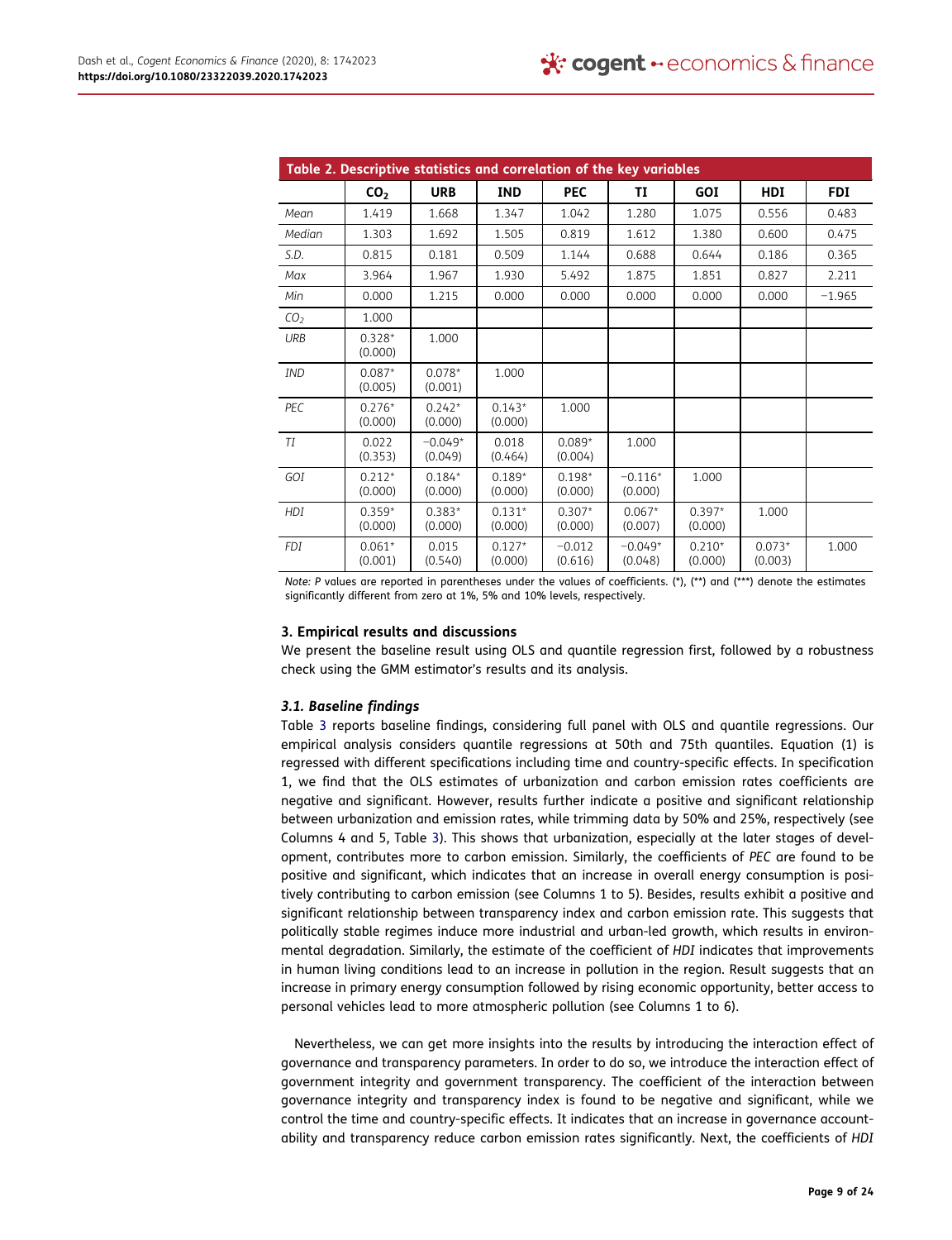|                   | Table 3. Baseline findings, determinants of CO emission (full-panel) |                      |                      |                      |                       |                      |
|-------------------|----------------------------------------------------------------------|----------------------|----------------------|----------------------|-----------------------|----------------------|
|                   | (1)                                                                  | (2)                  | (3)                  | (4)                  | (5)                   | (6)                  |
|                   | <b>OLS</b>                                                           | <b>OLS</b>           | Quantile<br>(50th)   | Quantile<br>(75th)   | Quantile<br>(50th)    | Quantile<br>(75th)   |
| <b>URB</b>        | $-0.263*$<br>(0.090)                                                 | $-0.353*$<br>(0.092) | $0.368*$<br>(0.075)  | $0.205*$<br>(0.047)  | $0.299*$<br>(0.088)   | $0.226*$<br>(0.053)  |
| PEC               | $1.575*$<br>(0.039)                                                  | $1.871*$<br>(0.045)  | $2.007*$<br>(0.036)  | $2.071*$<br>(0.023)  | $1.576*$<br>(0.057)   | $2.021*$<br>(0.034)  |
| GOI               | $-0.029*$<br>(0.009)                                                 |                      | 0.018<br>(0.022)     | $-0.030*$<br>(0.013) |                       |                      |
| TI                | $0.202*$<br>(0.012)                                                  |                      | 0.016<br>(0.018)     | 0.005<br>(0.011)     |                       |                      |
| HDI               | $0.077*$<br>(0.030)                                                  | $0.199*$<br>(0.030)  | $0.544*$<br>(0.080)  | 0.030<br>(0.049)     | $0.146***$<br>(0.089) | $-0.105*$<br>(0.053) |
| <b>FDI</b>        | $0.022*$<br>(0.010)                                                  | $0.048*$<br>(0.011)  | $-0.130*$<br>(0.035) | $-0.026$<br>(0.022)  | $-0.156*$<br>(0.040)  | $-0.062*$<br>(0.024) |
| GOI×TI            |                                                                      | $-0.051*$<br>(0.005) |                      |                      | $0.149*$<br>(0.015)   | $0.036*$<br>(0.009)  |
| Constant          | $1.024*$<br>(0.129)                                                  | $1.417*$<br>(0.133)  | $-0.002$<br>(0.002)  | $0.758*$<br>(0.077)  | $0.229**$<br>(0.139)  | $0.734*$<br>(0.083)  |
| Time Effect       | Yes                                                                  | Yes                  |                      |                      |                       |                      |
| Country<br>Effect | Yes                                                                  | Yes                  |                      |                      |                       |                      |
| $R^2$             | 0.981                                                                | 0.979                |                      |                      |                       |                      |
| Pseudo $R^2$      |                                                                      |                      | 0.606                | 0.662                | 0.628                 | 0.666                |

Notes: Standard errors are reported in parentheses. (\*), (\*\*) and (\*\*\*) denote the estimates that are significantly different from zero at 1%, 5% and 10% levels of significance respectively.

are found to be positive and significant over most of the specifications, which state that increases in human development lead to more pollution due to higher energy consumption possibly due to more vehicle usages, domestic energy consumption, and rising per-capita income (see Columns 1 to 5, Table 3). The coefficient estimates of FDI exhibits a positive and significant relationship with carbon emission. More specifically, in specifications 1 and 2, results indicate that a 1% increase in FDI has increased the carbon emission rate from 0.022% to 0.048%, respectively.

Nevertheless, in quantile regression, the coefficients of FDI are negative and significantly different from zero (see Columns 3, 5, and 6, Table 3). This suggests that FDI has substantially decreased the carbon emission rates of the developing economies of the global south region. One plausible inference is coming from this empirical exercise that most of the developing economies in the global south region are participants of clean development mechanism (CDM) established by the Kyoto Protocol (Intergovernmental Panel on Climate Change [IPCC], 2007), which provides emission reduction projects and generate certified emission reduction units (CERs) may be traded in emissions trading schemes. Besides, CDM objectives to allow the annex I and II countries to provide financial and technical support to the "economies in transition" (EITs), developing economies and non-annex I countries (mostly low income) to assist them in reducing their greenhouse gas emission (climate change mitigation) and manage the impacts of climate change (climate change adaptation).<sup>10</sup> Eventually, empirical results exhibit that foreign capital in the way of FDI from annex I and II countries to the developing and low developed countries have directly and indirectly curbing the carbon emission rates of the global south region. However, the substantial effects in reducing the carbon emission rates because of foreign capital could be quite comprehensive, while we discuss the empirical results over different sub-regions of global south countries. The sub-regions empirical results are discussed in the Sub-section 3.3.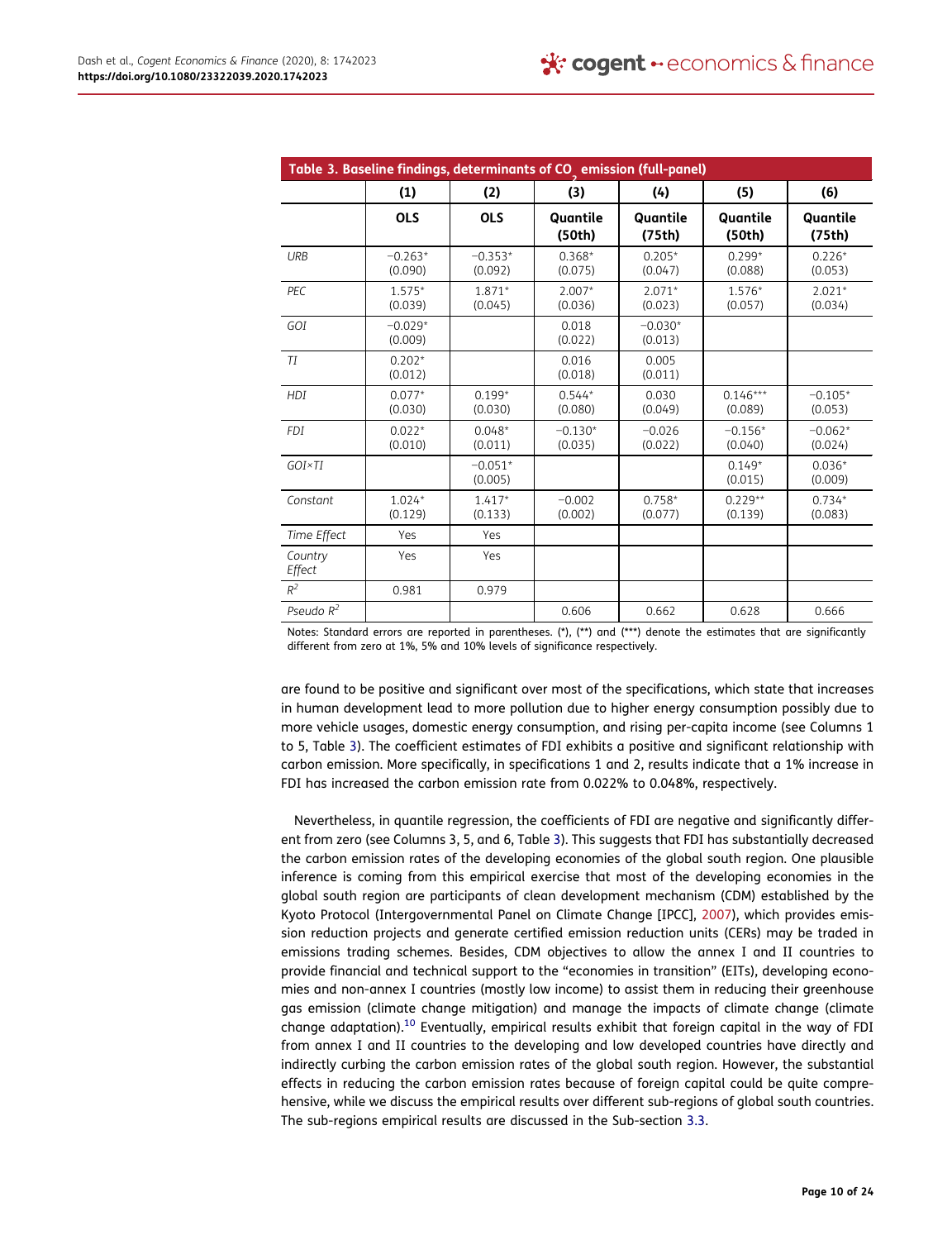#### 3.2. Baseline findings with industrialization

To estimate the impact of industrialization on carbon emission, we specify an alternative empirical specification. Furthermore, we evaluate the impact of industrialization in the place of urbanization, to see how changing economic structure, i.e., industrial growth affects carbon emission rate in the global south countries. Table 4 reports the baseline and quantile regression results for full-panel. The empirical results report that industrialization exhibits a positive impact on carbon emission rate while incorporating both time and country-specific effects. This suggests that industrial-led growth in the region leads to more carbon emission rates (see Columns 1 and 2).

Similar to earlier specifications, we find positive and significant estimates of PEC and industrial growth led to industrialization across different specifications (see Columns 1 to 6). The results further support the positive relationship between HDI, and PEC, TI with carob emission rates. It states that improvements in both human developments through per-capita income and governance transparency induce more energy consumption in the long-run, which in turn increases the carbon emission in the developing countries. The significant estimates of FDI suggest that higher the inflows of foreign capital and industrial-led growth, higher will be the emission rate in the developing economies of the global south region (see Columns 1 and 2, Table 4). Notwithstanding, in the quantile regression, the coefficient estimates of FDI are found to be negative and significantly different from zero (see, Columns 3 and 5, Table 4). This indicates that FDI followed by the guidelines of the CDM has substantially reduced the carbon emission rates of the developing countries. Furthermore, followed by the CDM established by the Kyoto Protocol (IPCC, 2007), the annex I and II countries must be taken part in certain emission reduction projects in developing economies. In sum, FDI from advanced industrialized countries curbs the energy consumption and carbon emission rates in the emerging markets. Moreover, another

|                   | Table 4. Baseline findings, determinants of CO emission (full-panel) |                      |                       |                      |                       |                      |
|-------------------|----------------------------------------------------------------------|----------------------|-----------------------|----------------------|-----------------------|----------------------|
|                   | (1)                                                                  | (2)                  | (3)                   | (4)                  | (5)                   | (6)                  |
|                   | <b>OLS</b>                                                           | <b>OLS</b>           | Quantile<br>(50th)    | Quantile<br>(75th)   | Quantile<br>(50th)    | Quantile<br>(75th)   |
| <b>IND</b>        | $0.042*$<br>(0.009)                                                  | $0.041*$<br>(0.009)  | $-0.083*$<br>(0.025)  | $-0.074*$<br>(0.011) | $-0.097*$<br>(0.031)  | $-0.075*$<br>(0.016) |
| PEC               | $1.570*$<br>(0.039)                                                  | $1.857*$<br>(0.041)  | 1.993*<br>(0.036)     | $2.095*$<br>(0.015)  | $1.607*$<br>(0.061)   | $2.046*$<br>(0.032)  |
| GOI               | $-0.027*$<br>(0.009)                                                 |                      | $-0.012$<br>(0.013)   | $-0.009$<br>(0.009)  |                       |                      |
| T I               | $0.201*$<br>(0.012)                                                  |                      | 0.017<br>(0.018)      | 0.008<br>(0.008)     |                       |                      |
| <b>HDI</b>        | $0.070*$<br>(0.029)                                                  | $0.192*$<br>(0.030)  | $0.924*$<br>(0.076)   | 0.036<br>(0.032)     | $0.364*$<br>(0.091)   | $-0.017$<br>(0.019)  |
| <b>FDI</b>        | $0.017**$<br>(0.010)                                                 | $0.044*$<br>(0.011)  | $-0.068**$<br>(0.036) | $-0.006$<br>(0.015)  | $-0.079**$<br>(0.043) | $-0.027$<br>(0.022)  |
| GOI×TI            |                                                                      | $-0.049*$<br>(0.005) |                       |                      | $0.159*$<br>(0.016)   | $0.030*$<br>(0.008)  |
| Constant          | $0.611*$<br>(0.035)                                                  | $0.888*$<br>(0.032)  | $0.527*$<br>(0.056)   | $1.174*$<br>(0.024)  | $0.674*$<br>(0.062)   | $1.156*$<br>(0.032)  |
| Time Effect       | Yes                                                                  | Yes                  |                       |                      |                       |                      |
| Country<br>Effect | Yes                                                                  | Yes                  |                       |                      |                       |                      |
| $R^2$             | 0.981                                                                | 0.979                |                       |                      |                       |                      |
| Pseudo $R^2$      |                                                                      |                      | 0.605                 | 0.665                | 0.624                 | 0.668                |

Notes: Standard errors are reported in parentheses. (\*), (\*\*) and (\*\*\*) denote the estimates that are significantly different from zero at 1%, 5%, and 10% levels, respectively.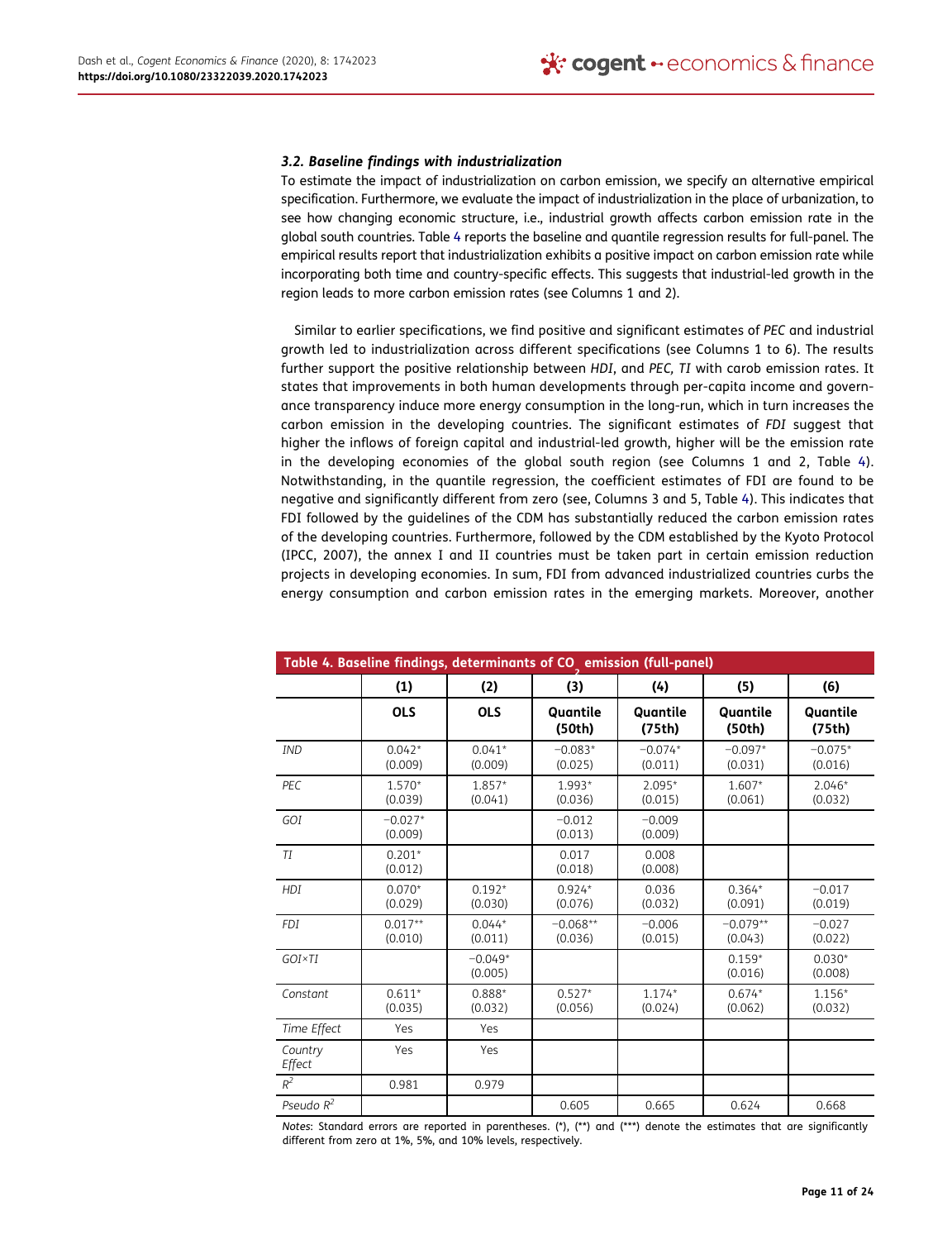important implication of the findings is that some emerging markets like India and China allow those FDI who may produce fewer emissions. $^{11}$ 

On the other hand, the effect of industrialization on carbon emission might change, while we incorporate the governance interaction effect with the transparency index. To evaluate the interaction effect, Equation (4) is further estimated and the results are reported in Table 4. The reported results in Column 1, Table 4 indicate that the coefficient of industrialization is positive and significant at the conventional level of significance. Furthermore, coefficients of PEC over different specifications exhibit positive and statistically significant (Columns 1 to 6). The important variables of interest, i.e., the interaction effect of governance integrity and transparency exhibit positive signs at the different percentile of quantile regression. This suggests that the higher the interaction effect, the higher would be the carbon emission rate. However, the coefficient of the interaction effect is negative and significant at OLS estimates, while the specification controlling time and country-specific effect. This suggests that better governance with transparency in the Govt. system help in reducing the carbon emission rate substantially (see Column 2, Table 4). Moreover, empirical results of the interaction effect of governance integrity and transparency index at OLS and quantile regressions are contradictory (see Columns 2, 5, and 6 in Tables 3 and 4). The quantile regression, relative to the OLS regression has certain advantages is that the quantile regression estimates are more robust against outliers in the response measurements.<sup>12</sup> Eventually, quantile regression results are widely accepted as it considers the median-based regression at different points in the conditional distribution of the explained variable. Thus, based on this argument, we could consider accepting the results obtained by quantile regression. Empirical results indicate that governance integrity and transparency index interaction effect has surged the carbon emission. Another implication is that despite these factors help in reducing the emission rates both have significantly raised the carbon emission and pollution. This also suggests that there are certain loopholes in government transparency and governance accountability. It could be perceived that the developing economies over the period attempt to reduce their corruption by improving the transparency in the government system. However, the reduction in corruption cannot starkly reduce carbon emission and pollution, rather, it surges the pollution, and also this validates our empirical results.

## 3.3. Baseline findings, sub-regions

To estimate the relationship between urbanization and carbon emissions rate, we further divide the full-panel into different sub-panels based on World Bank income classification criteria.<sup>13</sup> The sub-panels results are reported in Table 5. The results in Column 2 and 3 show that the coefficient of urbanization is negative and significant in the case of upper-middle Asian economies, whereas it is positive and significant in the case of lower-middle African and Latin American regions. One plausible reason could be that while upper-income Asian economies may be doing a significant amount of investment in green energy projects, but low developing regions of Africa and Latin America may be facing a significant amount of deforestation due to the rapid expansion of urbanization. Furthermore, the increase in PEC has a positive and significant influence on emission intensity across all sub-regions (see Columns 1 to 4). This suggests that a huge increase in coal, oil, and natural gas consumption of the developing economies has precipitated  $CO<sub>2</sub>$  emission and environmental degradation.

Next, we estimate the alternative specification, Equation (3) where industrialization is taken as the explanatory variable, in place of the urbanization. The empirical results show that industrialization has a positive effect on carbon emission, especially in the Asian economies (see Columns 5 and 6, Table 5). This suggests that industrialization facilitates urbanization, and infrastructure development in the Asian region, which further increases the use of energy consumption specifically oil and gas consumption. In sum, the reckless use of oil and gas consumption to raise industrial expansion for economic growth brings unwarranted carbon emission and degrades the environment. As we discussed earlier, we further find that the coefficients of PEC are positive and significant across all sub-panels. This means that the rapid expansion of auto sectors in the emerging markets has significantly raised the non-renewable energy like oil and gas consumption,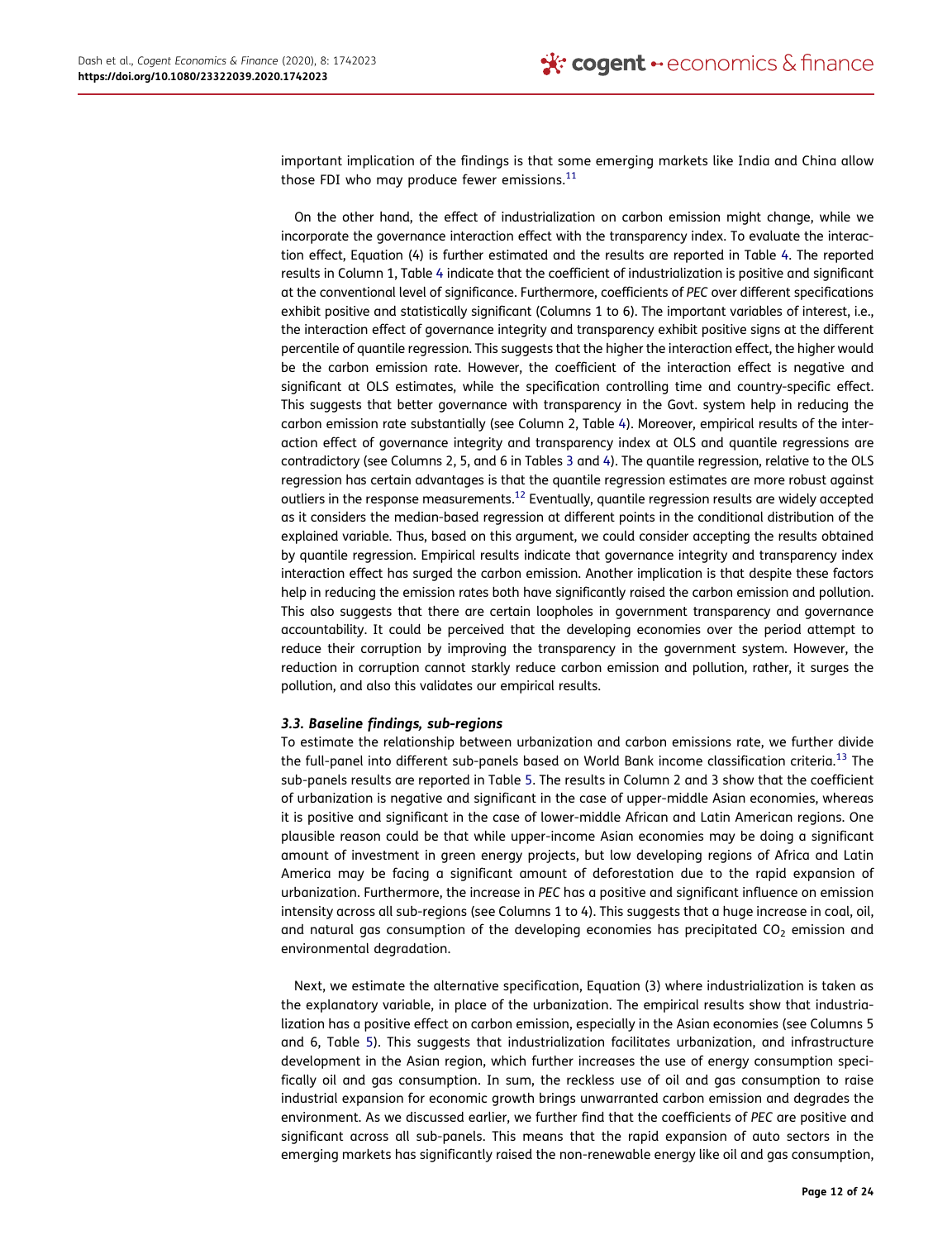|                             |                         |                         | Table 5. Baseline findings, determinants of CO emission (sub-panels) |                                                   |                         |                         |                                                   |                                                   |
|-----------------------------|-------------------------|-------------------------|----------------------------------------------------------------------|---------------------------------------------------|-------------------------|-------------------------|---------------------------------------------------|---------------------------------------------------|
|                             | (1)                     | (2)                     | (3)                                                                  | (4)                                               | (5)                     | (6)                     | (7)                                               | (8)                                               |
| <b>URB</b>                  | 0.109<br>(0.108)        | $-1.533*$<br>(0.218)    | $0.991*$<br>(0.198)                                                  | 0.151<br>(0.157)                                  |                         |                         |                                                   |                                                   |
| <b>IND</b>                  |                         |                         |                                                                      |                                                   | $0.085*$<br>(0.018)     | $0.135*$<br>(0.041)     | $-0.077*$<br>(0.016)                              | 0.011<br>(0.008)                                  |
| PEC                         | $1.232*$<br>(0.094)     | 1.840*<br>(0.064)       | $1.459*$<br>(0.169)                                                  | $0.618*$<br>(0.111)                               | $1.180*$<br>(0.093)     | 1.804*<br>(0.068)       | $1.171*$<br>(0.164)                               | $0.631*$<br>(0.112)                               |
| GOI                         | $-0.056*$<br>(0.024)    | $-0.008$<br>(0.023)     | $-0.074*$<br>(0.014)                                                 | 0.018<br>(0.012)                                  | $-0.051*$<br>(0.023)    | $-0.010$<br>(0.015)     | $-0.072*$<br>(0.014)                              | 0.019<br>(0.012)                                  |
| TI                          | $0.153*$<br>(0.022)     | $0.291*$<br>(0.025)     | $-0.103$<br>(0.072)                                                  | 0.047<br>(0.053)                                  | $0.158*$<br>(0.021)     | $0.257*$<br>(0.028)     | $-0.155*$<br>(0.073)                              | 0.043<br>(0.053)                                  |
| HDI                         | $0.223*$<br>(0.080)     | $-0.123*$<br>(0.062)    | $-0.153*$<br>(0.067)                                                 | $0.242*$<br>(0.033)                               | $0.215*$<br>(0.078)     | $-0.153*$<br>(0.066)    | $-0.086$<br>(0.062)                               | $0.227*$<br>(0.031)                               |
| <b>FDI</b>                  | $0.043**$<br>(0.025)    | $0.067**$<br>(0.038)    | $-0.006$<br>(0.012)                                                  | $-0.026*$<br>(0.011)                              | 0.013<br>(0.015)        | $0.141*$<br>(0.039)     | 0.010<br>(0.011)                                  | $-0.025*$<br>(0.010)                              |
| Constant                    | $0.565*$<br>(0.214)     | $3.204*$<br>(0.376)     | $-0.664**$<br>(0.348)                                                | $1.336*$<br>(0.361)                               | $0.603*$<br>(0.063)     | $0.431*$<br>(0.072)     | $1.250*$<br>(0.138)                               | 1.608*<br>(0.0154)                                |
| Time<br>Effect              | Yes                     | Yes                     | Yes                                                                  | Yes                                               | Yes                     | Yes                     | Yes                                               | Yes                                               |
| Country<br>Effect           | Yes                     | Yes                     | Yes                                                                  | Yes                                               | Yes                     | Yes                     | Yes                                               | Yes                                               |
| No of obs.                  | 468                     | 312                     | 390                                                                  | 416                                               | 468                     | 312                     | 390                                               | 416                                               |
| Region                      | Lower<br>Middle<br>Asia | Upper<br>Middle<br>Asia | Lower<br>Middle<br>Africa and<br>Latin<br>America                    | Upper<br>Middle<br>Africa and<br>Latin<br>America | Lower<br>Middle<br>Asia | Upper<br>Middle<br>Asia | Lower<br>Middle<br>Africa and<br>Latin<br>America | Upper<br>Middle<br>Africa and<br>Latin<br>America |
| $\ensuremath{\mathbb{R}}^2$ | 0.975                   | 0.983                   | 0.980                                                                | 0.994                                             | 0.976                   | 0.981                   | 0.980                                             | 0.994                                             |

Notes: All specifications are OLS estimations. All variables are converted into the natural log. Standard errors are reported in parentheses. (\*), (\*\*) and (\*\*\*) denote the estimates that are significantly different from zero at 1%, 5% and 10% levels of significance respectively. Columns 1, 2, 3, 4 represent the regression of  $CO<sub>2</sub>$  to the urbanization, while rest of the explanatory variables are remaining unchanged, similarly, Columns 5, 6, 7, and 8 represent the regression of CO<sup>2</sup> to the industrialization in place of urbanization, while rest of the explanatory variables are remaining unchanged.

which further hike the pollution. Empirical results exhibit that the improvement in governance integrity reduces the carbon emission in the low developing regions of Asia, Africa, and Latin America. Similarly, the transparency index has increased the carbon emission and consequently pollution level in the Asian developing countries. However, it reduces the carbon emission and pollution levels in middle Africa and Latin American countries substantially. The result in second and third specifications suggests that an improvement in human development has reduced the carbon emission rates in the Asian and Latin American countries.

Nevertheless, we apply the interaction effect between governance and transparency index, to evaluate its role on carbon emission and environmental degradation across different sub-panels of the global south countries. Table 6 reports the interaction effect results. Results exhibit that the coefficients of urbanization are negative and significantly different from zero (see Columns 1, and 2, Table 6). This indicates that urbanization in the Asian economies reduces the carbon dioxide emission rate substantially. This is possible because especially China and Japan are doing huge investments in the green economy project to avoid the negative consequences of erratic urbanization. On the other hand, the effect of energy consumption is positive and significant across all subgroups of developing economies. This indicates these developing economies are using a huge amount of non-renewable recourses to increase their economic growth to reduce poverty. Furthermore, the results suggest that an increase in the quality of governance and transparency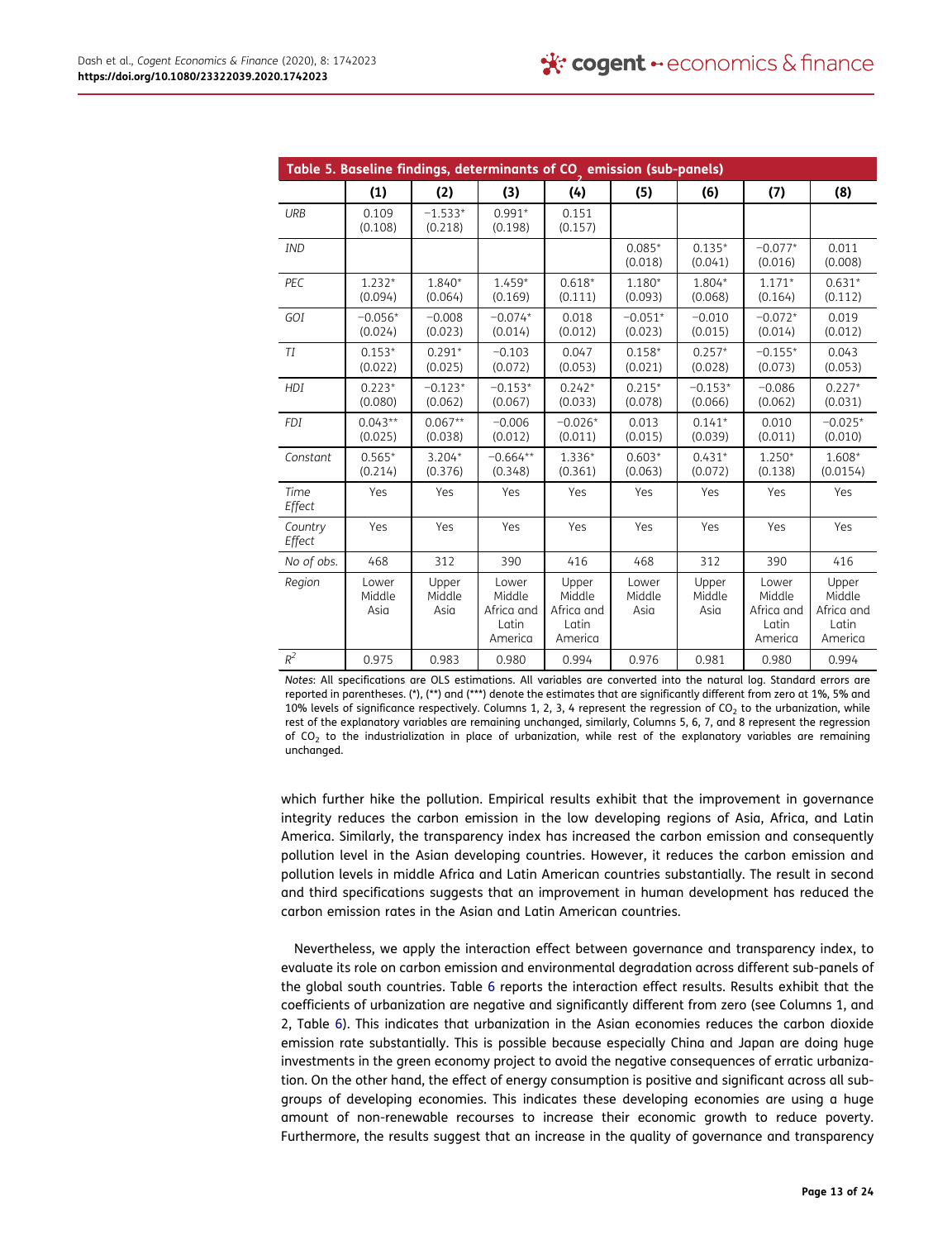|                             |                         |                         | Table 6. Baseline findings, determinants of CO <sub>2</sub> emission (sub-panels) |                                                   |                         |                         |                                                   |                                                   |
|-----------------------------|-------------------------|-------------------------|-----------------------------------------------------------------------------------|---------------------------------------------------|-------------------------|-------------------------|---------------------------------------------------|---------------------------------------------------|
|                             | (1)                     | (2)                     | (3)                                                                               | (4)                                               | (5)                     | (6)                     | (7)                                               | (8)                                               |
| <b>URB</b>                  | $-0.034$<br>(0.035)     | $-1.375*$<br>(0.262)    | $0.952*$<br>(0.201)                                                               | 0.170<br>(0.167)                                  |                         |                         |                                                   |                                                   |
| <b>IND</b>                  |                         |                         |                                                                                   |                                                   | $0.077*$<br>(0.019)     | $0.227*$<br>(0.047)     | $-0.071*$<br>(0.016)                              | 0.012<br>(0.008)                                  |
| PEC                         | $1.291*$<br>(0.099)     | 1.958*<br>(0.075)       | $1.517*$<br>(0.165)                                                               | $0.604*$<br>(0.110)                               | $1.250*$<br>(0.098)     | $1.924*$<br>(0.076)     | $1.277*$<br>(0.159)                               | $0.617*$<br>(0.110)                               |
| GOI×TI                      | $-0.114**$<br>(0.060)   | $-0.092$<br>(0.073)     | $-0.154*$<br>(0.040)                                                              | 0.006<br>(0.007)                                  | $-0.101**$<br>(0.059)   | 0.001<br>(0.007)        | $-0.152*$<br>(0.040)                              | $0.066**$<br>(0.036)                              |
| <b>HDI</b>                  | $0.228*$<br>(0.079)     | 0.084<br>(0.071)        | $-0.162*$<br>(0.066)                                                              | $0.244*$<br>(0.032)                               | $0.221*$<br>(0.078)     | $-0.001$<br>(0.002)     | $-0.105**$<br>(0.062)                             | $0.229*$<br>(0.031)                               |
| <b>FDI</b>                  | $0.051**$<br>(0.026)    | $0.285*$<br>(0.042)     | $-0.003$<br>(0.003)                                                               | $-0.026*$<br>(0.010)                              | 0.026<br>(0.027)        | $0.286*$<br>(0.041)     | 0.012<br>(0.013)                                  | $-0.024*$<br>(0.010)                              |
| Constant                    | $1.016*$<br>(0.216)     | $3.008*$<br>(0.452)     | $-0.769*$<br>(0.336)                                                              | 1.394*<br>(0.352)                                 | $0.874*$<br>(0.056)     | $0.388*$<br>(0.082)     | $0.981*$<br>(0.056)                               | $1.697*$<br>(0.112)                               |
| Time<br>Effect              | Yes                     | Yes                     | Yes                                                                               | Yes                                               | Yes                     | Yes                     | Yes                                               | Yes                                               |
| Country<br>Effect           | Yes                     | Yes                     | Yes                                                                               | Yes                                               | Yes                     | Yes                     | Yes                                               | Yes                                               |
| No of obs.                  | 468                     | 312                     | 390                                                                               | 416                                               | 468                     | 312                     | 390                                               | 416                                               |
| Region                      | Lower<br>Middle<br>Asia | Upper<br>Middle<br>Asia | Lower<br>Middle<br>Africa and<br>Latin<br>America                                 | Upper<br>Middle<br>Africa and<br>Latin<br>America | Lower<br>Middle<br>Asia | Upper<br>Middle<br>Asia | Lower<br>Middle<br>Africa and<br>Latin<br>America | Upper<br>Middle<br>Africa and<br>Latin<br>America |
| $\ensuremath{\mathbb{R}}^2$ | 0.972                   | 0.975                   | 0.980                                                                             | 0.994                                             | 0.973                   | 0.975                   | 0.979                                             | 0.994                                             |

Notes: All specifications are OLS estimations. Standard errors are reported in parentheses. (\*), (\*\*) and (\*\*\*) denote the estimates that are significantly different from zero at 1%, 5%, and 10% levels, respectively. Columns 1, 2, 3, 4 represent the regression of  $CO<sub>2</sub>$  to the urbanization, while rest of the explanatory variables are remaining unchanged, similarly, Columns 5, 6, 7, and 8 represent the regression of  $CO<sub>2</sub>$  to the industrialization in place of urbanization, while rest of the explanatory variables are remaining unchanged.

in the Govt. system has reduced the carbon emission rate substantially. This further suggests that a credible governance structure can play a key role in environmental sustainability.

The negative and significant coefficients of FDI in the third, fourth, and eighth specifications suggest that FDI has considerably reduced the pollution in the African and Latin American countries. It further suggests that as these countries are receiving a lack of foreign funds due to their adverse regional effect (Asiedu, 2002), the contribution of FDI to increase pollution is considerably less. This result is consistent with the earlier findings of full-panel results. Notwithstanding, although these region has received less amount of FDI, however, FDI guided by the CDM established by the Kyoto Protocol reduces the carbon emission of the FDI-recipient economies in the African and Latin America.

Nevertheless, we find other supporting evidence from the alternative specification in the consequent model, where industrialization is positively contributing to pollution in the Asian economies (see Columns 5 and 6, Tables 5 and 6). The low developing Asian regions experience sporadic increases in PEC, FDI, HDI, and population growth after 2000. Therefore, these collective forces have a considerably negative consequence to accelerate pollution, global warming, and climate change. Furthermore, results reveal that across most of the specifications, the interaction effects are negative and significantly different from zero. This suggests that improvement in governance and reduction in corruption curb the pollution rate substantially, all else is the same. Specifically, in our opinions, when the economy stays at a highly developed stage, and environmental regulations and protection recognition of citizens in the society would be improved. In that stage, lower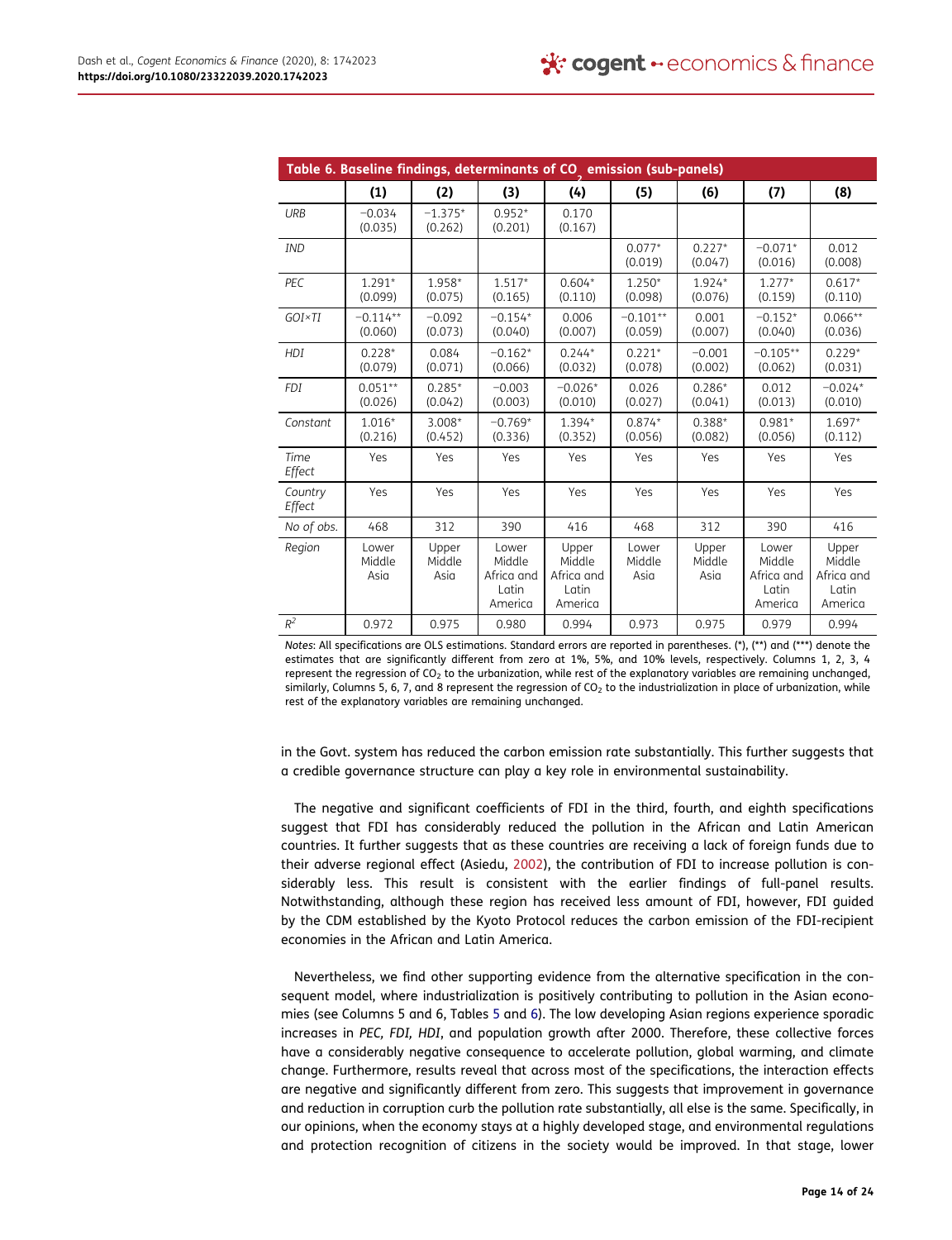corruption may lead to a decrease in carbon emissions, which is similar to the results of Jetter et al. (2015). Notwithstanding results also validate that the region which cannot control the corruption due to bad governance and low transparency in the system experience higher  $CO<sub>2</sub>$ emission and pollution (see Column 6, Table 6). Eventually, we can say that the effect of corruption on  $CO<sub>2</sub>$  emissions in developing countries appears dependent on the level of government integrity and transparency in the government mechanism and functioning.

#### 3.4. Robustness checks

We need to consider the endogeneity issues in the empirical model, which is present in the basic OLS and quantile regression. To avoid the endogeneity problem, we start with estimating Equations (1)–(4) by introducing Blundell and Bond (2000) system Generalized Methods of Moments (GMM) estimates. The system-GMM estimate has the advantages over difference GMM because earlier one includes more instruments as compared to the later. System GMM estimators replace the Difference GMM estimators by a system of instruments in levels along with lagged first difference used as the instruments (Selaya & Sunesen, 2012). Furthermore, the validity of the system GMM can be assessed by analyzing the Sargan over-identification test and autocorrelation of the residuals.

Our empirical results show that coefficients of lagged values of dependent variables are positive and significant for all sub-regions (see Columns 1 to 5, Table 7). Empirical results reveal that the coefficient of urbanization is positive and significant in the case of full-panel (see Column 1, Table 7). However, the impact of urbanization is changing over different sub-panels due to regional differences. Furthermore, we find a positive and significant relationship between PEC and carbon emission across all sub-panels. This suggests that these countries are using a huge amount of energy consumption, i.e., the especially a maximum amount of non-renewable energy recourses are using to build their infrastructures like rail, road, and aviation, etc. As these countries engage in using huge energy consumption such that it facilitates to increase  $CO<sub>2</sub>$  emission, pollution, and climate change.

Nevertheless, in most of the specifications across different sub-groups of the countries, the estimates of HDI, FDI and GOI exhibit insignificant coefficients. However, we notice a positive and significant relationship between transparency index and carbon dioxide emission across most of the sub-groups of different sets of countries. This suggests that a slight improvement in transparency in the government mechanism may cause carbon emissions over the year due to higher urban led growth (see Columns 1 to 3, and 5, Table 7). This means that in our opinions, in the early stage of economic development, the economic foundation in a country is relatively weaker. Therefore, under these circumstances, the prevalence of corruption may rapidly break the economic system, which may eventually cause  $CO<sub>2</sub>$  emissions and environmental degradation to become more serious. As we discussed before, we further estimate Equation (2) by replacing industrialization in place of urbanization. For most of the sub-regions, our empirical results reveal that industrialization has no significant relationship with carbon emissions. However, we find that a 1% increase in industrialization leads to 0.029% increase in carbon emission for the full-panel of countries. This suggests that industrial led growth in developing countries leads to more carbon emission and pollution (see, Column 1, Table 8).

Next, for all sub-regions of countries, empirical results show that coefficients of HDI and FDI exhibit no significant estimates. Furthermore, for low developing economies of Asia, we find that an increase in government transparency leads to more carbon emission rates. It indicates that a transparent government mechanism induces industrial growth, which leads to more pollutionled development in the low developing economies in Asia (see Column 2, Table 8). Also, we analyze the impact of urbanization on carbon emission by introducing the interaction effect of governance integrity and transparency. The results of estimated regression Equation (2) show that the coefficients of urbanization are positive and significantly different from zero in the case of the full-panel of countries. However, in the case of a highly developing Asian region, the effect is reversed. In the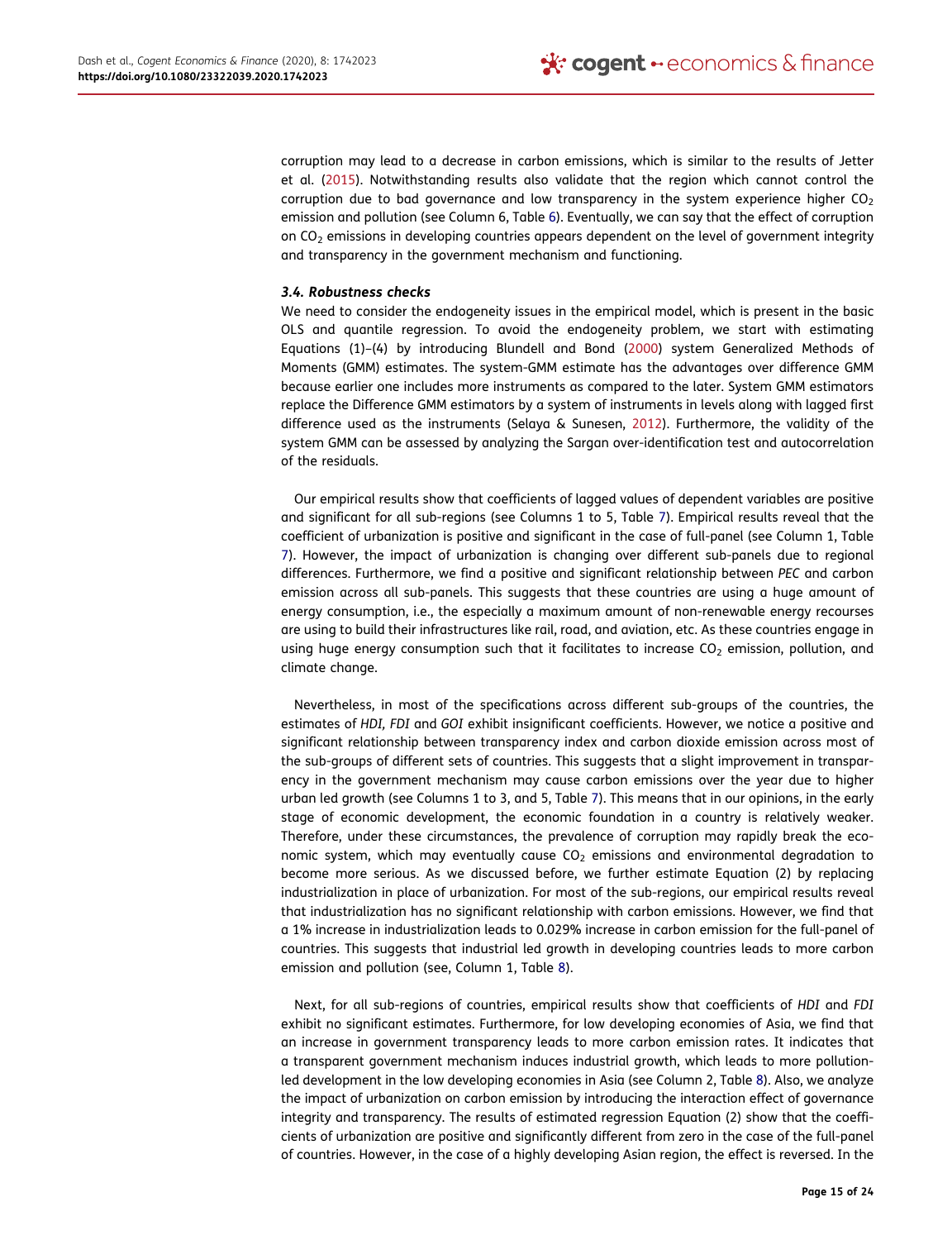|                      | Table 7. Determinants of CO <sub>.</sub> emission |                      |                      |                                             |                                             |
|----------------------|---------------------------------------------------|----------------------|----------------------|---------------------------------------------|---------------------------------------------|
|                      | (1)                                               | (2)                  | (3)                  | (4)                                         | (5)                                         |
| $CO2$ (-1)           | $0.113*$<br>(0.030)                               | $0.488*$<br>(0.150)  | 0.553<br>(0.467)     | 0.087<br>(0.086)                            | $0.613***$<br>(0.374)                       |
| URB                  | $0.234*$<br>(0.058)                               | $-0.405$<br>(0.424)  | $-3.938$<br>(3.030)  | $3.099**$<br>(1.872)                        | 1.607<br>(1.378)                            |
| PEC                  | $1.932*$<br>(0.048)                               | $0.767*$<br>(0.274)  | 1.897*<br>(0.244)    | $-0.592$<br>(0.556)                         | $0.472***$<br>(0.293)                       |
| GOI                  | $-0.007*$<br>(0.001)                              | 0.014<br>(0.013)     | $-0.011$<br>(0.010)  | 0.008<br>(0.007)                            | $-0.059$<br>(0.050)                         |
| TI                   | $0.015*$<br>(0.001)                               | $0.014*$<br>(0.005)  | $0.025*$<br>(0.009)  | $-0.010$<br>(0.008)                         | $0.010***$<br>(0.006)                       |
| HDI                  | $-0.149*$<br>(0.025)                              | $-0.055$<br>(0.051)  | 0.053<br>(0.051)     | 0.148<br>(0.133)                            | $-0.233$<br>(0.232)                         |
| <b>FDI</b>           | $-0.002$<br>(0.002)                               | $-0.012$<br>(0.017)  | 0.021<br>(0.020)     | 0.007<br>(0.012)                            | 0.003<br>(0.003)                            |
| Constant             | $0.388*$<br>(0.128)                               | 1.108<br>(1.102)     | 6.573<br>(4.279)     | $-4.091***$<br>(2.633)                      | $-2.284$<br>(2.270)                         |
| Region               | Full-Panel                                        | Lower Middle<br>Asia | Upper Middle<br>Asia | Lower Middle<br>Africa and Latin<br>America | Upper Middle<br>Africa and Latin<br>America |
| No of obs.           | 1525                                              | 450                  | 300                  | 375                                         | 400                                         |
| No of<br>instruments | 55                                                | 55                   | 55                   | 55                                          | 55                                          |
| Wald chi-square      | 3299.72*                                          | $104.77*$            | 128.24*              | 130.50*                                     | 135.81*                                     |
| Sargan P value       | 0.428                                             | 0.999                | 0.999                | 0.999                                       | 0.999                                       |
| $AR(1)$ P value      | 0.056                                             | 0.131                | 0.334                | 0.787                                       | 0.139                                       |
| $AR(2)$ P value      | 0.977                                             | 0.191                | 0.642                | 0.983                                       | 0.917                                       |

Notes: All specifications are System-GMM estimations. Standard errors are reported in parentheses. (\*), (\*\*) and (\*\*\*) denote the estimates that are significantly different from zero at 1%, 5%, and 10% levels, respectively.

presence of interaction effect, the relationship between human development and carbon emission is negative and significantly different from zero. This suggests that improvement in human development conditions potentially reduces the carbon emissions of developing countries (see Column 1, Table 9). Furthermore, we find that the post estimation system-GMM results are found to be robust and consistent for most of the specifications.

On the other hand, we empirically analyze the impact of industrialization on  $CO<sub>2</sub>$  emission by including the interaction effect of governance integrity and transparency. The system-GMM estimated results show that industrialization has a positive and significant impact on carbon emission (see Table 10). This suggests that industrial development through infrastructure advancement causes the expansion of urban and rural areas, which subsequently increase the living standard of the citizens across most of the emerging economies. Thus, the direct vs indirect linkage between industrialization and urbanization causes a cyclical and unwarranted demand for energy consumption. As a result, the rapid growth in industrialization may bring about increased  $CO<sub>2</sub>$  emissions.

The results of the interaction effect show that improvement in governance and transparency in the government system reduces carbon emissions substantially. However, its effects are considerably less in the full-panel of developing countries. One vital reason could be that, as most of the 61 sample countries are underdeveloped countries, and these countries follow the process of erratic and unsystematic urbanization, default governance, and lack of credibility in the government system. Besides, in our opinions, in the early stage of economic development, the political and economic institutions in a country are often relatively weaker and government order has not been well established. Under these circumstances, the prevalence of corruption is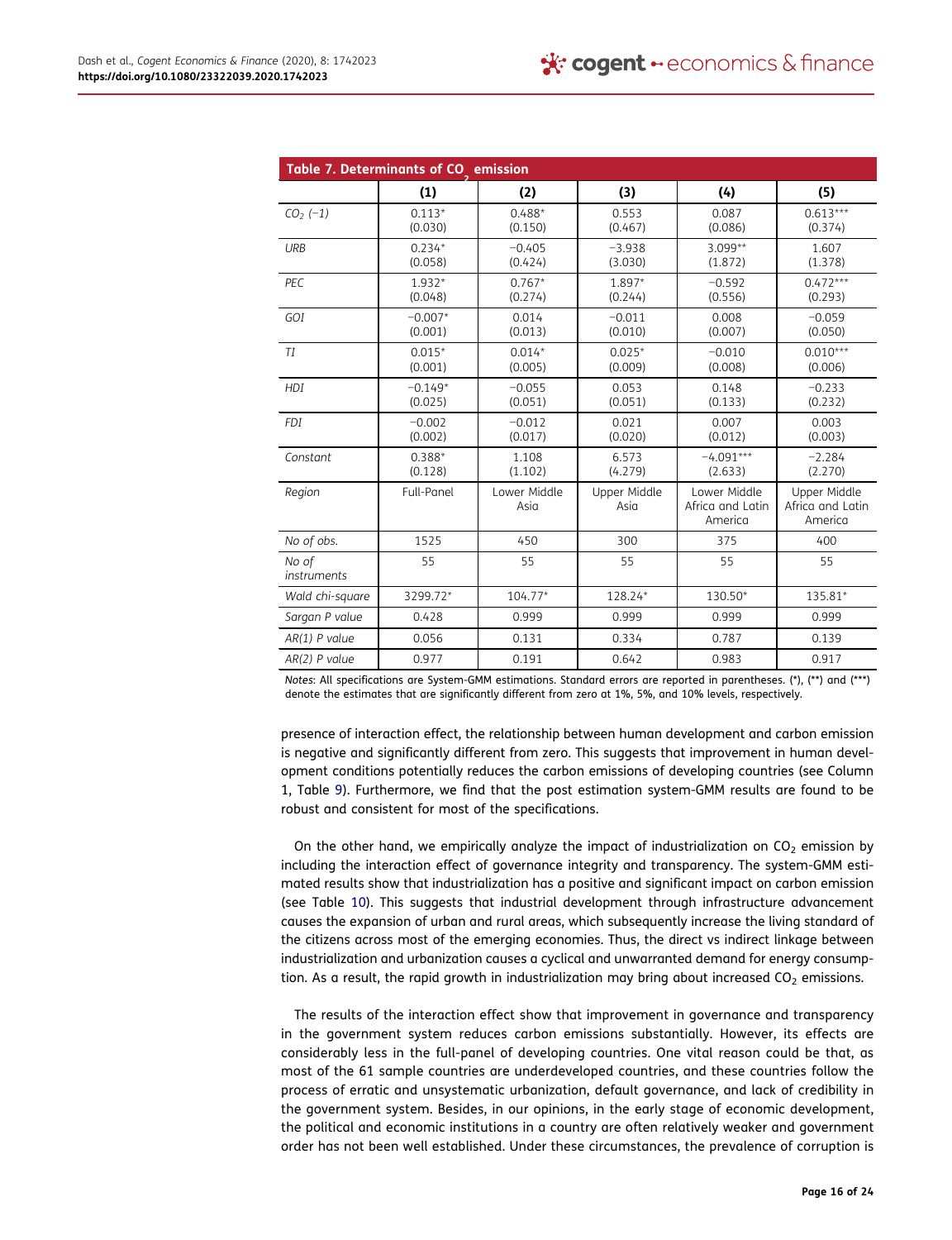|                      | Table 8. Determinants of CO <sub>_</sub> emission |                     |                      |                                             |                                             |
|----------------------|---------------------------------------------------|---------------------|----------------------|---------------------------------------------|---------------------------------------------|
|                      | (1)                                               | (2)                 | (3)                  | (4)                                         | (5)                                         |
| $CO2$ (-1)           | $0.129*$<br>(0.032)                               | $0.377*$<br>(0.174) | $-0.150$<br>(0.102)  | 0.344<br>(0.297)                            | 0.391<br>(0.271)                            |
| <b>IND</b>           | $0.029*$<br>(0.009)                               | 0.005<br>(0.006)    | 0.214<br>(0.192)     | 0.003<br>(0.003)                            | $-0.004$<br>(0.005)                         |
| PEC                  | $1.916*$<br>(0.042)                               | $0.579*$<br>(0.287) | $1.952*$<br>(0.308)  | 1.366*<br>(0.637)                           | 0.628<br>(0.463)                            |
| GOI                  | $-0.008*$<br>(0.001)                              | 0.012<br>(0.014)    | 0.045<br>(0.052)     | $-0.007$<br>(0.007)                         | $-0.020$<br>(0.021)                         |
| TI                   | $0.012*$<br>(0.001)                               | $0.013*$<br>(0.005) | 0.018<br>(0.014)     | $-0.003$<br>(0.004)                         | 0.008<br>(0.005)                            |
| HDI                  | $-0.111*$<br>(0.017)                              | $-0.061$<br>(0.059) | $-1.022$<br>(0.725)  | 0.019<br>(0.017)                            | 0.636<br>(0.462)                            |
| <b>FDI</b>           | $-0.002$<br>(0.001)                               | 0.009<br>(0.021)    | 0.111<br>(0.100)     | 0.002<br>(0.002)                            | 0.003<br>(0.005)                            |
| Constant             | $0.711*$<br>(0.053)                               | $0.694*$<br>(0.206) | $1.268*$<br>(0.587)  | $0.549*$<br>(0.246)                         | 0.287<br>(0.242)                            |
| Region               | Full-Panel                                        | Low Middle Asia     | Upper Middle<br>Asia | Lower Middle<br>Africa and Latin<br>America | Upper Middle<br>Africa and Latin<br>America |
| No of obs.           | 1525                                              | 450                 | 300                  | 375                                         | 400                                         |
| No of<br>instruments | 55                                                | 55                  | 55                   | 55                                          | 55                                          |
| Wald chi-square      | 5135.69*                                          | 55.39*              | 307.70*              | 59.74*                                      | 546.39*                                     |
| Sargan P value       | 0.417                                             | 0.999               | 0.999                | 0.999                                       | 0.999                                       |
| $AR(1)$ P value      | 0.036                                             | 0.238               | 0.753                | 0.131                                       | 0.227                                       |
| $AR(2)$ P value      | 0.991                                             | 0.474               | 0.719                | 0.446                                       | 0.360                                       |

Notes: All specifications are System-GMM estimations. Standard errors are reported in parentheses. (\*), (\*\*) and (\*\*\*) denote the estimates that are significantly different from zero at 1%, 5%, and 10% levels, respectively.

not completely wiped out and it may break the immature economic system. Therefore, improvement in transparency of the government mechanism and functioning may eventually curb  $CO<sub>2</sub>$ emissions, but not up to a large extent. Furthermore, results exhibit that the interaction effects are not significant for the rest of the sub-regions of different sets of countries. Similarly, we find a very marginal positive impact of FDI on carbon emissions in the case of full-panel of countries (see Column 1, Tables 9 and 10). This suggests that as the environmental regulations are strictly followed by some emerging economies in Asia and upper-middle Asia, the effect of FDI on carbon emission is considerably less. More specifically, the south Asian and upper-middle Asian countries are inviting the MNCs from annex I and II countries, those are usually pass through the environmental standards, and willing to invest in the CDM emission reduction projects followed by Kyoto Protocol. As a result, FDI does not necessarily bring negative consequences in the form of increasing  $CO<sub>2</sub>$  emissions and pollution to the FDI-recipient countries.

Looking at the coefficients of the interaction between governance integrity and transparency (TI), and human development (HDI), we can say that a credible government mechanism and curb in corruption lead the countries towards the sustainable human development, which in turn reduces the carbon emission rates significantly (see Columns 1, 2 and 3, Table 10). Overall, results exhibit that the carbon emission rate has been considerably less in the Asian countries as compared to the African and Latin American countries. This indicates that compared to the African and Latin American regions, the Asian growing economies follow stringent environmental laws to controlling deforestation in recent years.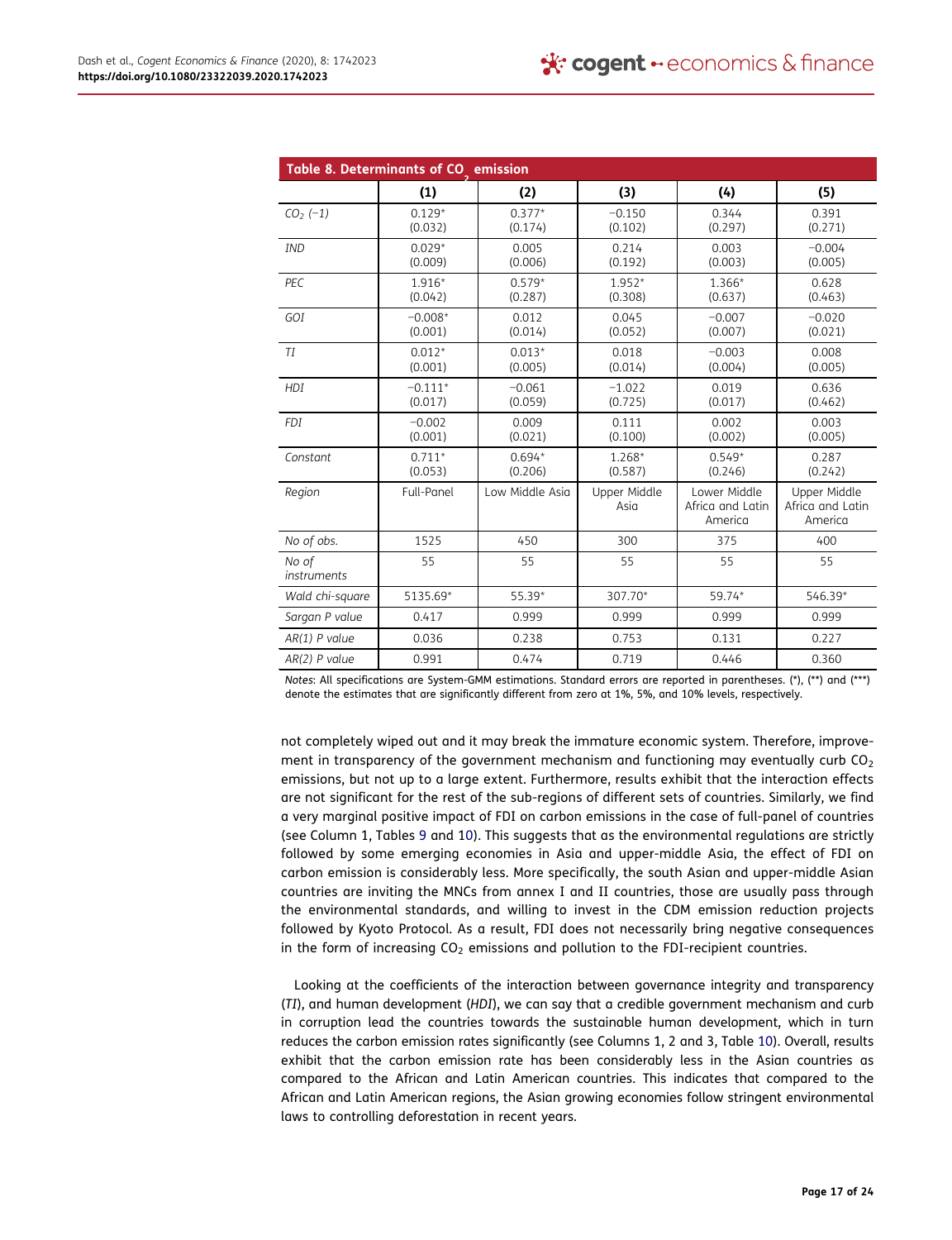|                      | Table 9. Determinants of CO emission |                      |                       |                                             |                                             |
|----------------------|--------------------------------------|----------------------|-----------------------|---------------------------------------------|---------------------------------------------|
|                      | (1)                                  | (2)                  | (3)                   | (4)                                         | (5)                                         |
| $CO2$ (-1)           | $0.097*$<br>(0.029)                  | 0.095<br>(0.094)     | 0.005<br>(0.005)      | $-0.027$<br>(0.025)                         | $0.716*$<br>(0.232)                         |
| URB                  | $0.181*$<br>(0.052)                  | 0.864<br>(0.851)     | $-3.622**$<br>(2.099) | $4.788*$<br>(2.227)                         | 0.488<br>(0.454)                            |
| PEC                  | 1.992*<br>(0.058)                    | 1.696*<br>(0.365)    | $2.262*$<br>(0.371)   | $-0.640$<br>(0.702)                         | $0.520**$<br>(0.270)                        |
| $GOI \times TI$      | $-0.005*$<br>(0.0009)                | $-0.012$<br>(0.013)  | 0.152<br>(0.123)      | $-0.017$<br>(0.014)                         | $-0.094$<br>(0.082)                         |
| <b>HDI</b>           | $-0.163*$<br>(0.035)                 | $-0.126$<br>(0.091)  | $-0.149$<br>(0.142)   | $-0.084$<br>(0.067)                         | $-0.005$<br>(0.004)                         |
| <b>FDI</b>           | $0.004***$<br>(0.002)                | $-0.014$<br>(0.014)  | 0.026<br>(0.025)      | 0.005<br>(0.004)                            | $-0.001$<br>(0.002)                         |
| Constant             | $0.496*$<br>(0.094)                  | $-0.469$<br>(0.415)  | $4.987*$<br>(1.263)   | $-6.106*$<br>(3.142)                        | $-0.592$<br>(0.541)                         |
| Region               | Full-Panel                           | Lower Middle<br>Asia | Upper Middle<br>Asia  | Lower Middle<br>Africa and Latin<br>America | Upper Middle<br>Africa and Latin<br>America |
| No of obs.           | 1525                                 | 450                  | 300                   | 375                                         | 400                                         |
| No of<br>instruments | 54                                   | 54                   | 54                    | 54                                          | 54                                          |
| Wald chi-square      | 3468.26*                             | 208.26*              | 200.03*               | 181.00*                                     | 604.97*                                     |
| Sargan P value       | 0.463                                | 0.990                | 0.990                 | 0.983                                       | 0.993                                       |
| $AR(1)$ P value      | 0.055                                | 0.732                | 0.888                 | 0.949                                       | 0.079                                       |
| $AR(2)$ P value      | 0.624                                | 0.295                | 0.449                 | 0.495                                       | 0.728                                       |

Notes: All specifications are System-GMM estimations. Standard errors are reported in parentheses. (\*), (\*\*) and (\*\*\*) denote the estimates that are significantly different from zero at 1%, 5% and 10% levels of significance respectively.

# 4. Conclusions

In this paper, we have analyzed the role of industrialization, urbanization, and corruption on carbon dioxide emission rates via different channels. Utilizing indicators like human development, foreign direct investment (FDI), governance integrity, and transparency being used the proxy measure of corruption; we find a positive and significant relationship between urbanization, industrialization, and carbon emission across the 61 developing economies of the global south region. Empirical results reveal a positive relationship between transparency in government mechanism and carbon emission, indicating the role of corruption to raise the pollution of emerging economies. Eventually, corruption and corrupt environmental policies have substantially increased carbon emission and pollution. Furthermore, we find that FDI curbs the carbon emission rates significantly. This indicates that FDI guided by CDM established by Kyoto Protocol participates in reducing the carbon emission reduction projects, specifically renovating the power plants or installing solar or hydroelectricity plants in developing countries. Therefore, FDI involved in CDM projects has reduced  $CO<sub>2</sub>$  and GHG emissions and pollution to a large extent. Moreover, results also suggest that FDI significantly reduces the carbon emission rates of upper-middle Africa and Latin American countries. Nevertheless, empirical results exhibit that human development and rapid growth in demand-based energy consumption, migration to cities facilitate higher pollution in developing countries. Our empirical results explain the predominant role of governance and transparency in government mechanisms in curbing  $CO<sub>2</sub>$  emissions. However, results exhibit a mixed impact of governance integrity and transparency on curbing  $CO<sub>2</sub>$ emission rates of the developing economies. Specifically, our findings suggest that the economy at the initial stage of economic development cannot fully implement government policies to wipe out corruption in the government system of the developing economies. Therefore, under this circumstance, the mere presence of corruption and policy paralysis rapidly breaks the immature and fragile economics system, which causes  $CO<sub>2</sub>$  emission and environmental degradation.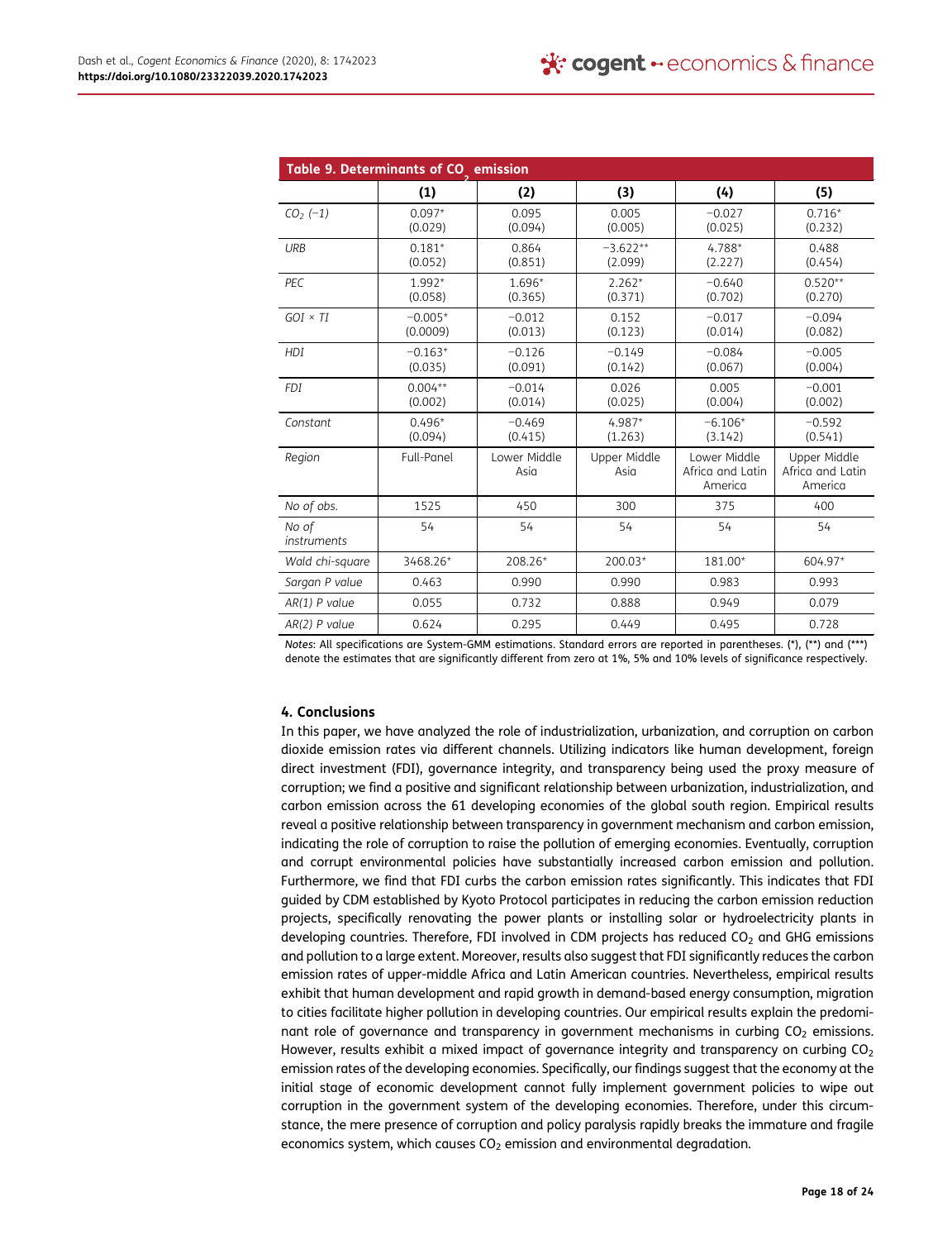|                      | Table 10. Determinants of CO emission |                      |                       |                                             |                                             |
|----------------------|---------------------------------------|----------------------|-----------------------|---------------------------------------------|---------------------------------------------|
|                      | (1)                                   | (2)                  | (3)                   | (4)                                         | (5)                                         |
| $CO2 (-1)$           | $0.114*$<br>(0.030)                   | $0.647*$<br>(0.176)  | 0.237<br>(0.216)      | $0.489**$<br>(0.280)                        | $0.463**$<br>(0.274)                        |
| <b>IND</b>           | $0.027*$<br>(0.005)                   | $-0.030*$<br>(0.015) | 0.131<br>(0.090)      | 0.013<br>(0.012)                            | $-0.003$<br>(0.003)                         |
| PEC                  | 1.980*<br>(0.053)                     | 1.198*<br>(0.227)    | $1.494*$<br>(0.215)   | $1.116*$<br>(0.541)                         | 0.585<br>(0.600)                            |
| $GOI \times TI$      | $-0.005*$<br>(0.0009)                 | $-0.012$<br>(0.009)  | 0.041<br>(0.042)      | $-0.015$<br>(0.014)                         | $0.017*$<br>(0.008)                         |
| <b>HDI</b>           | $-0.155*$<br>(0.024)                  | $-0.215*$<br>(0.060) | $-0.289**$<br>(0.153) | $-0.053$<br>(0.059)                         | 0.655<br>(0.535)                            |
| <b>FDI</b>           | $0.003**$<br>(0.001)                  | $-0.023$<br>(0.016)  | $-0.039$<br>(0.041)   | 0.002<br>(0.003)                            | 0.002<br>(0.003)                            |
| Constant             | $0.748*$<br>(0.041)                   | $0.371*$<br>(0.180)  | $0.677*$<br>(0.324)   | $0.438**$<br>(0.236)                        | 0.167<br>(0.162)                            |
| Region               | <b>Full Panel</b>                     | Lower Middle<br>Asia | Upper Middle<br>Asia  | Lower Middle<br>Africa and Latin<br>America | Upper Middle<br>Africa and Latin<br>America |
| No of obs.           | 1525                                  | 450                  | 300                   | 375                                         | 400                                         |
| No of<br>instruments | 54                                    | 54                   | 54                    | 54                                          | 54                                          |
| Wald chi-square      | 4697.41*                              | 297.40*              | 615.78*               | 73.01*                                      | 1484.25*                                    |
| Sargan P value       | 0.458                                 | 0.991                | 0.980                 | 0.990                                       | 0.970                                       |
| $AR(1)$ P value      | 0.033                                 | 0.082                | 0.124                 | 0.139                                       | 0.218                                       |
| $AR(2)$ P value      | 0.633                                 | 0.184                | 0.799                 | 0.439                                       | 0.388                                       |

Notes: All specifications are System-GMM estimations. Standard errors are reported in parentheses. (\*), (\*\*) and (\*\*\*) denote the estimates that are significantly different from zero at 1%, 5% and 10% levels of significance respectively.

From a policy perspective, we find that the effect of corruption in terms of governance integrity and transparency are found to be more visible in some high-income countries in Asia, Africa, and Latin America. By reducing corruption, high-income economies could be able to attain environmental sustainable growth. At the same time, high as well as low-income developing economies of the global south could focus on alternative renewable sources of energy like solar, wind, and thermal. Although, our focus was on two important aspects of governance: integrity and transparency, yet these measures deemed to be insufficient to measure the specific forms of environmental governance to address the corruption of developing countries. Future research could look into these specific aspects of corruption while addressing the environmental challenges of the developing economies.

#### Acknowledgements

We would like to thank Salvatore Ercolano, Editor of the journal for giving us a chance to revise this paper. We are thankful to both anonymous referees for their valuable comments and insightful suggestions, which enabled to improve the quality of this paper into a large extent.

#### Funding

The authors received no direct funding for this research.

#### Author details

Devi Prasad Dash<sup>1</sup> E-mail: devi100.dash@gmail.com Smruti Ranjan Behera<sup>2</sup> E-mail: smrutibehera2003@gmail.com D. Tripati Rao<sup>3</sup> E-mail: dtripatirao@gmail.com Narayan Sethi<sup>4</sup>

E-mail: nsethinarayan@gmail.com

Nanthakumar Loganathan<sup>5</sup>

- E-mail: n4nantha@yahoo.com ORCID ID: http://orcid.org/0000-0002-3221-6629
- <sup>1</sup> Economics, Maharashtra Institute of Technology, Pune, Maharashtra, 411038, India.
- <sup>2</sup> Department of Humanities and Social Sciences, Indian Institute of Technology Ropar, Nangal Road, Rupnagar, Punjab, 140001, India.
- <sup>3</sup> Business Environment, Indian Institute of Management Lucknow India, Prabandh Nagar, IIM Road Lucknow, Lucknow, Uttar Pradesh, 226013, India.
- <sup>4</sup> Department of Humanities and Social Sciences, National Institute of Technology Rourkela, Rourkela, Odisha, 769008, India.
- <sup>5</sup> Department of Business Administration, University Technology Malaysia, Skudai, Johor, Malaysia 81310, Malaysia.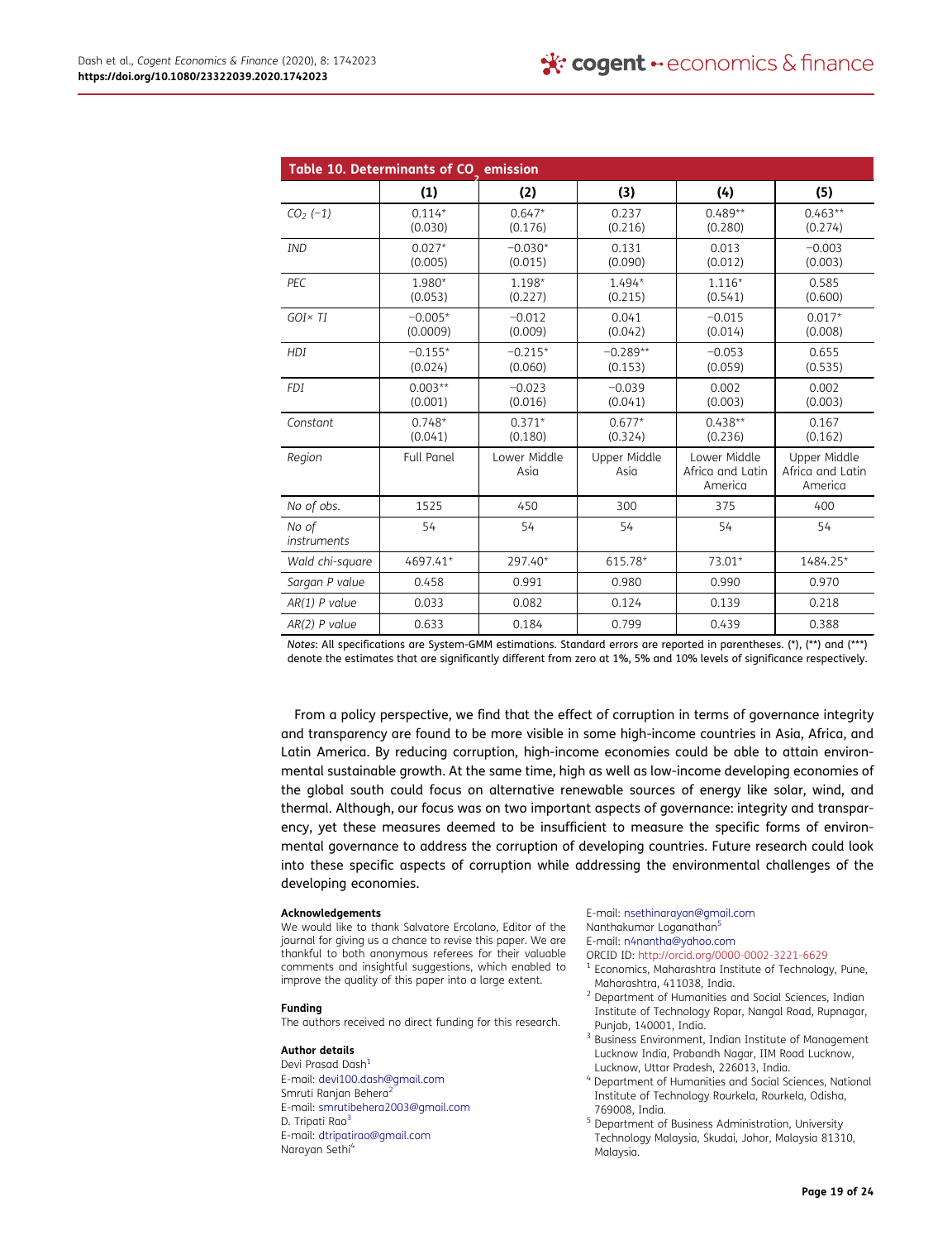#### Citation information

Cite this article as: Governance, urbanization, and pollution: A cross-country analysis of global south region, Devi Prasad Dash, Smruti Ranjan Behera, D. Tripati Rao, Narayan Sethi & Nanthakumar Loganathan, Cogent Economics & Finance (2020), 8: 1742023.

#### Notes

- 1. http://data.worldbank.org/indicator/IQ.CPA.TRAN.  $X<sub>O</sub>$
- 2. http://www.transparency.org/.
- 3. http://www.prsgroup.com/about-us/our-twomethodologies/icrg. Note that ICRG staff collect political information and financial and economic data and convert these into risk points for each individual risk component on the basis of a consistent pattern of evaluation. The political risk assessments including corruption are made based on the subjective analysis of the available information (see, Zhang et al., 2016). Furthermore, Zhang et al. (2016) used the ICRG data to construct the democratic accountability variable, and studied the effect of corruption on  $CO<sub>2</sub>$  emission in APEC countries.
- 4. http://www.oecd.org/daf/anti-bribery /ConvCombatBribery\_ENG.pdf.
- 5. A bad environmental quality connotes the evidence of pollution in the countries. Since carbon emission constitutes the highest percentage among the polluting particles emitting to the air, we consider carbon emission as the proxy for pollution in this paper. Notwithstanding, if the governance of the developing countries is very poor then it has a bad consequence in the form of increasing the pollution and degrade the environmental condition. This further aggravates the  $CO<sub>2</sub>$  emissions and greenhouse gas emissions, etc.
- 6. See, Section 2, and Appendix A, Table A1, for detailed discussion and construction of the variables.
- 7. Note that this paper specifically investigates relationship between carbon emission rates with the set of regressors discussed in Equation (1). Moreover, in addition to the explanatory factors like HDI, FDI, URB, if the governance and transparency index of the developing countries is poor means the countries have serious loopholes in the government system. The governance indicator measures the government accountability in terms of administration and quality of governance. From the governance standard, we can presume, whether a country has an effective government system or not. An economy without an effective government mechanism impacts economic growth negatively. Similarly, transparency index indicates the level of corruption in the government systems. Both governance and transparency connote the quality of government mechanism in the system. Hence, these factors also directly or indirectly signify the level of corruption in the economy. Low degree of governance also indicates the high level of corruption in an economy. Therefore, if the level of corruption is high and if the policies are not properly regulated then it has serious negative consequences. The negative consequences of governance and transparency can be easily observed through the pollution and GHG emission of the developing countries. More specifically, in order to measure the level of environmental air pollution across the sample developing economies, we consider the  $CO<sub>2</sub>$  emission as proxy variable in place of pollution.
- 8. Note that in place of urbanization, we have simply taken the number of people living in urban areas. Moreover, due to unavailability of the data across 61 developing countries, we cannot incorporate the other dimension of urbanization like distance of city centre to the urban households, urban facilities in terms of physical (road, rail, and air connectivity) and technical infrastructures (mobile/telephone, and internet access per 1000 inhabitants), pedestrian
- areas, waste disposal facility, urban traffic plan, etc. 9. See Appendix A, Table A1 for detailed description of the variables.
- 10. Annex I countries include 43 parties to the united nations framework convention on climate change (UNFCC) including the European union. These parties are classified as industrialized developed countries and "economies in transition" (EITs). The 14 EITs are the former centrally-planned (Soviet) economies of Russia and eastern Europe. Similarly, Annex II of the parties listed in annex I of the convention, and 24 are also listed in annex II of the convention, including the European union. In addition, annex II parties include countries from the members of the organization for economic cooperation and development (OECD). Non-annex I parties to the UNFCC are mostly low-income developing countries. Least-developed countries (LDCs) include 49 parties to the UNFCC are lowincome countries, and are given very special status under the treaty because of their limited capacity to adopt the effects of climate change.
- 11. The Kyoto Protocol´s Clean Development Mechanism (CDM) allows the industrialised countries in reducing national carbon emissions mitigation projects in developing countries, such as renovating power plants or installing solar panels. India is one of the world´s largest hosts of clean development projects. From 2003 to 2011, a total of 2,295 projects—around one-quarter of the global total—had been registered with India´s Designated National Authority for the Clean Development Mechanism. For instance, China and India has registered five coal-fired electricity plants with the CDM projects. The five plants are eligible to receive 68.2 million CERs over a 10-year period with an estimated value of 661 million euros (\$919 million) at a CER price of 9.70 euros. See http://cdmpipeline.org/for data on CDM projects. In addition, for further details, see Benecke (2009).
- 12. Standard OLS summarize the average relationship between a set of regressors and the explained variable based on the conditional mean function E (y|x). This provides only a partial view of the relationship. However, when we are interested in describing the relationship at different points in the conditional distribution of y, quantile regression provides better robust results in that case. Notwithstanding, apart from the conditional mean function of linear regression, we may consider the relationship between the regressors and explained variable using the conditional median function Qq (y|x), where the median could be the 50th percentile, or quantile q, of the empirical distribution. The quantile regression estimator is asymptotically normally distributed. Furthermore, median regression is more robust to outliers than least squares regression, and is semiparametric as it avoids assumptions about the parametric distribution of the error process.
- 13. See Appendix A, Table A2 for detailed classification of countries.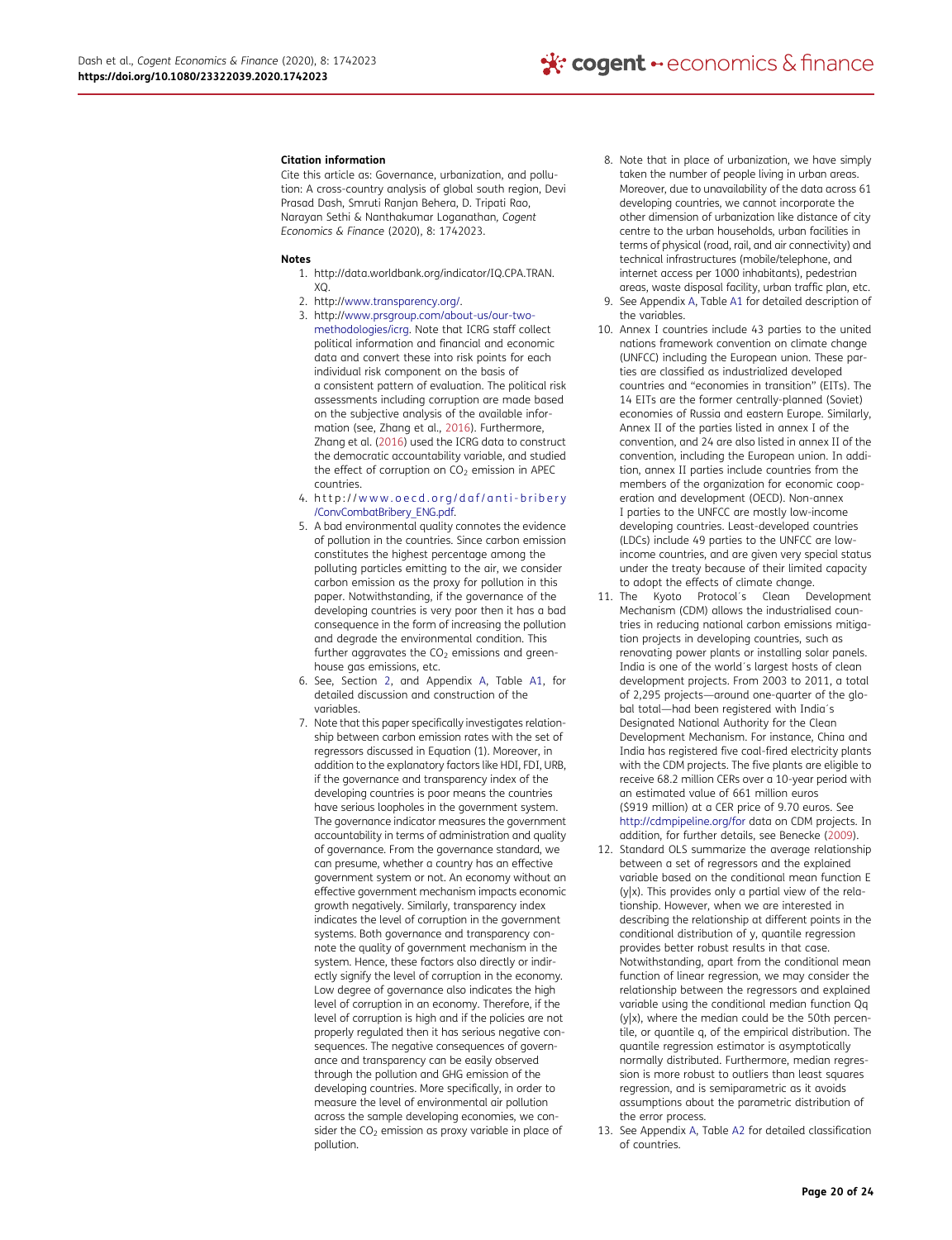#### References

- Adu, D. T., & Denkyirah, E. K. (2017). Education and economic growth: A co-integration approach.International Journal of Education Economics and Development, 8(4), 228–249. https://doi.org/10.1504/IJEED.2017.088815
- Aparicio, S., Urbano, D., & Audretsch, D. (2016). Institutional factors, opportunity entrepreneurship, and economic growth: Panel data evidence. Technological Forecasting and Social Change, 102, 45–61. https://doi.org/10.1016/ j.techfore.2015.04.006
- Asiedu, E. (2002). On the determinants of foreign direct investment to developing countries: Is Africa different? World Development, 30(1), 107–119. https://doi.org/10.1016/S0305-750X(01)00100-0
- Banerjee, M. R., Burton, D. L., & Depoe, S. (1997). Impact of Sewage sludge application on soil biological characteristics. Agriculture, Ecosystems & Environment, 66(3), 241–249. https://doi.org/10. 1016/S0167-8809(97)00129-1
- Benecke, G. (2009). Varieties of carbon governance: Taking stock of the local carbon market in India. Journal of Environment and Development, 18(4), 346–370. https:// doi.org/10.1177/1070496509347085
- Bernauer, T., & Koubi, V. (2009). Effects of political institutions on air quality. Ecological Economics, 68(5), 1355–1365. https://doi.org/10.1016/j.ecolecon.2008.09.003
- Bhattarai, M., & Hammig, M. (2001). Institutions and the environmental Kuznets curve for deforestation: A cross-country analysis for Latin America, Africa, and Asia. World Development, 29(6), 995–1010. https:// doi.org/10.1016/S0305-750X(01)00019-5
- Biswas, A. K., Farzanegan, M. R., & Thum, M. (2012). Pollution, shadow economy and corruption: Theory and evidence. Ecological Economics, 75, 114–125. https://doi.org/10.1016/j.ecolecon.2012.01.007
- Blundell, R., & Bond, S. (2000). GMM estimation with persistent panel data: An application to production functions. Econometric Reviews, 19(3), 321–340. https://doi.org/10.1080/07474930008800475
- Bu, Y., Takano, T., Nemoto, K., & Liu, S. (2011). Research progress of ammonium transporter in rice plants. Genomics and Applied Biology, 2(3). DOI: 10.5376/ gab.2011.02.0003
- Callen, M., & Long, J. D. (2015). Institutional corruption and election fraud: Evidence from a field experiment in Afghanistan. American Economic Review, 105(1), 354–381. https://doi.org/10.1257/aer.20120427
- Candau, F., & Dienesch, E. (2017). Pollution haven and corruption paradise. Journal of Environmental Economics and Management, 85, 171–192. https:// doi.org/10.1016/j.jeem.2017.05.005
- Chang, S. C., & Chang, T. Y. (2010). The relationships between corruption and pollution on corruption regimes. Economics Bulletin, 30(3), 1942–1949. http://www.accessecon.com/Pubs/EB/2010/ Volume30/EB-10-V30-I3-P177.pdf
- Choi, Y. (2015). The role of intermediation on the international aid for the governance of technical training program. Technological Forecasting and Social Change, 96, 32–39. https://doi.org/10.1016/j.techfore.2014.12.004
- Cole, M., Lindeque, P., Halsband, C., & Galloway, T. S. (2011). Microplastics as contaminants in the marine environment: A review. Marine Pollution Bulletin, 62 (12), 2588–2597. https://doi.org/10.1016/j.marpolbul. 2011.09.025
- Cole, M. A. (2007). Corruption, income, and the environment: An empirical analysis. Ecological Economics, 62 (3–4), 637–647. https://doi.org/10.1016/j.ecolecon. 2006.08.003
- Cole, M. A., Elliott, R. J., & Fredriksson, P. G. (2006). Endogenous pollution havens: Does FDI influence

environmental regulations? Scandinavian Journal of Economics, 108(1), 157–178. https://doi.org/10.1111/ sjoe.2006.108.issue-1

- Copeland, B. R., & Taylor, M. S. (2004). Trade, growth, and the environment. Journal of Economic Literature, 42 (1), 7–71. https://doi.org/10.1257/.42.1.7
- Damania, R., Fredriksson, P. G., & List, J. A. (2003). Trade liberalization, corruption, and environmental policy formation: Theory and evidence. Journal of Environmental Economics and Management, 46(3), 490–512. https:// doi.org/10.1016/S0095-0696(03)00025-1
- Eskeland, G. S., & Harrison, A. E. (2003). Moving to greener pastures? Multinationals and the pollution haven hypothesis. Journal of Development Economics, 70(1), 1–23. https://doi.org/10.1016/ S0304-3878(02)00084-6
- Fredriksson, P. G., & Svensson, J. (2003). Political instability, corruption and policy formation: The case of environmental policy. Journal of Public Economics, 87 (7–8), 1383–1405. https://doi.org/10.1016/S0047- 2727(02)00036-1
- Fredriksson, P. G., Vollebergh, H. R., & Dijkgraaf, E. (2004). Corruption and energy efficiency in OECD countries: Theory and evidence. Journal of Environmental Economics and Management, 47(2), 207–231. https:// doi.org/10.1016/j.jeem.2003.08.001
- Goel, R. K., Herrala, R., & Mazhar, U. (2013). Institutional quality and environmental pollution: MENA countries versus the rest of the world. Economic Systems, 37(4), 508–521. https://doi.org/10.1016/j.ecosys.2013.04.002
- Hakkala, K. N., Norbäck, P. J., & Svaleryd, H. (2008). Asymmetric effects of corruption on FDI: Evidence from Swedish multinational firms. The Review of Economics and Statistics, 90(4), 627–642. https://doi. org/10.1162/rest.90.4.627
- Heckelman, J. C., & Powell, B. (2010). Corruption and the institutional environment for growth. Comparative Economic Studies, 52(3), 351–378. https://doi.org/10. 1057/ces.2010.14
- Intergovernmental Panel on Climate Change (IPCC). 2007. Climate change. http://www.ipcc.ch/publications\_ and\_data/ar4/wg1/en/contents.html
- Ivanova, K. (2010). Corruption and air pollution in Europe. Oxford Economic Papers, 63(1), 49–70. https://doi.org/ 10.1093/oep/gpq017
- Jetter, M., Agudelo, A. M., & Hassan, A. R. (2015). The effect of democracy on corruption: Income is key. World Development, 74(C), 286–304. https://doi.org/ 10.1016/j.worlddev.2015.05.016
- Koyuncu, C., & Yilmaz, R. (2009). The impact of corruption on deforestation: A cross-country evidence. The Journal of Developing Areas, 42(2), 213- 222. doi:10.1353/jda.0.0010.
- Krishnan, S., Teo, T. S., & Lim, V. K. (2013). Examining the relationships among e-government maturity, corruption, economic prosperity, and environmental degradation: A cross-country analysis. Information & Management, 50(8), 638–649. https://doi.org/10. 1016/j.im.2013.07.003
- Lægreid, O. M., & Povitkina, M. (2018). Do political institutions moderate the GDP-CO<sub>2</sub> relationship? Ecological Economics, 145, 441–450. https://doi.org/ 10.1016/j.ecolecon.2017.11.014
- Leitao, A. (2010). Corruption and the environmental Kuznets curve: Empirical evidence for sulfur. Ecological Economics, 69(11), 2191–2201. https://doi. org/10.1016/j.ecolecon.2010.06.004
- Lopez, R., & Mitra, S. (2000). Corruption, pollution, and the Kuznets environment curve. Journal of Environmental Economics and Management, 40(2), 137–150. https:// doi.org/10.1006/jeem.1999.1107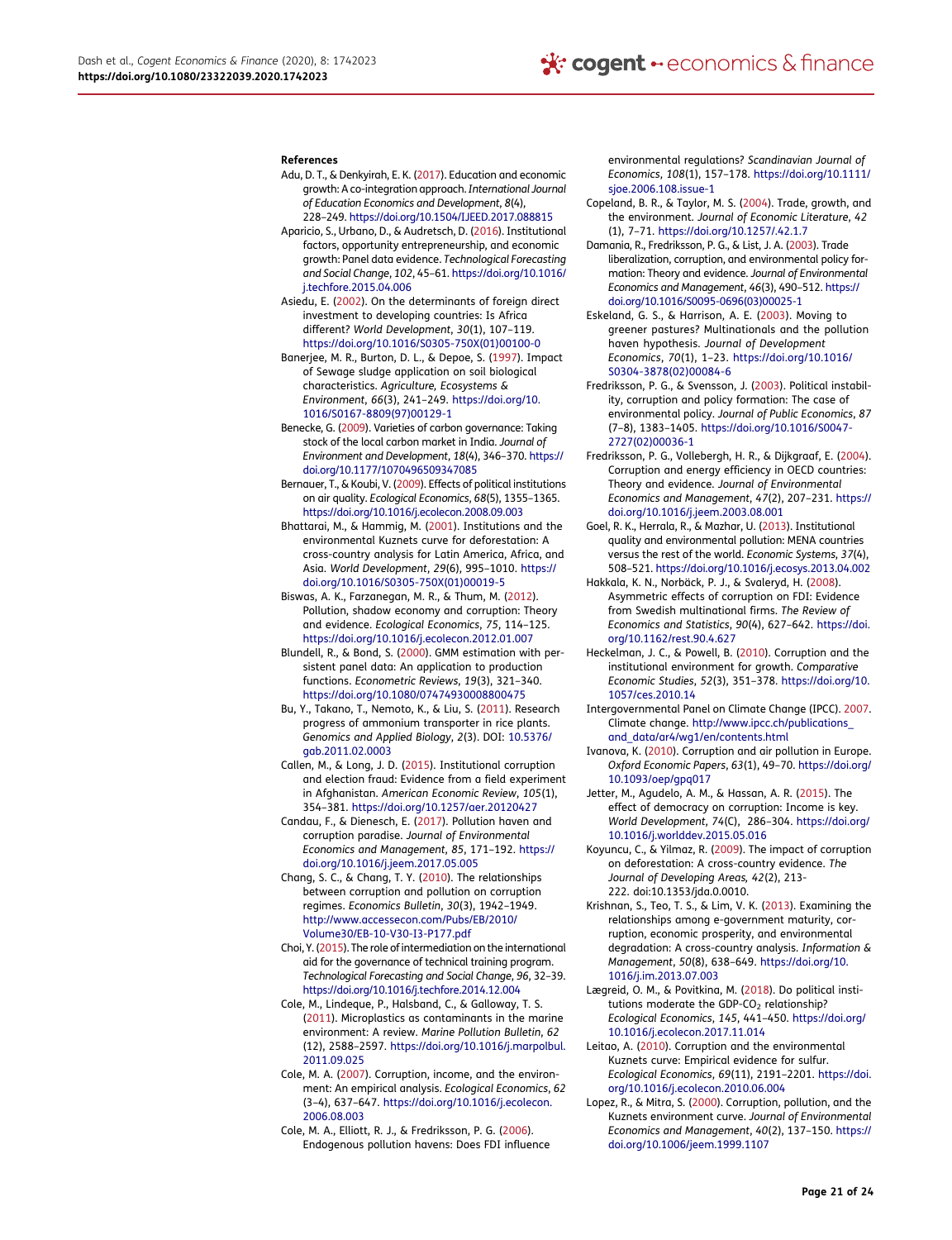- Mauro, P. (1995). Corruption and growth. Quarterly Journal of Economics, 110(3), 681–712. https://doi. org/10.2307/2946696
- Ozturk, I., & Al-Mulali, U. (2015). Investigating the validity of the environmental Kuznets curve hypothesis in Cambodia. Ecological Indicators, 57, 324–330. https:// doi.org/10.1016/j.ecolind.2015.05.018
- Payne, R. A. (1995). Freedom and the Environment. Journal of Democracy, 6(3), 41–55. https://doi.org/10. 1353/jod.1995.0053
- Pellegrini, L., & Gerlagh, R. (2006). Corruption, democracy, and environmental policy: An empirical contribution to the debate. The Journal of Environment & Development, 15(3), 332–354. https://doi.org/10. 1177/1070496506290960
- Rodrik, D., & Wacziarg, R. (2005). Do democratic transitions produce bad economic outcomes? American Economic Review, 95(2), 50–55. https://doi.org/10. 1257/000282805774670059
- Sahli, I., & Rejeb, J. B. (2015). The environmental Kuznets curve and corruption in the MENA region. Procedia-Social and Behavioral Sciences, 195, 1648–1657. https://doi.org/10.1016/j.sbspro.2015. 06.231
- Selaya, P., & Sunesen, E. R. (2012). Does foreign aid increase foreign direct investment? World Development, 40(11), 2155–2176. https://doi.org/10. 1016/j.worlddev.2012.06.001
- Seldadyo, H., & De Haan, J. (2011). Is corruption really persistent? Pacific Economic Review, 16(2), 192–206. https://doi.org/10.1111/j.1468-0106.2011.00542.x
- Shleifer, A., & Vishny, R. W. (1993). Corruption. Quarterly Journal of Economics, 108(3), 599–617. https://doi. org/10.2307/2118402
- Van Soest, D., Stoop, J., & Vyrastekova, J. (2016). Toward a delineation of the circumstances in which cooperation can be sustained in environmental and resource problems. Journal of Environmental Economics and Management, 77, 1–13. https://doi. org/10.1016/j.jeem.2015.12.004
- Wang, Q., Zhao, Z., Shen, N., & Liu, T. (2015). Have Chinese cities achieved the win-win between environmental protection and economic development? From the perspective of environmental efficiency. Ecological Indicators, 51, 151–158. https://doi.org/10.1016/j.eco lind.2014.07.022
- Wang, Z., Zhang, B., & Wang, B. (2018). The moderating role of corruption between economic growth and CO2 emissions: Evidence from BRICS economies. Energy, 148, 506–513. https://doi.org/10.1016/j.energy.2018.01.167
- Welsch, H. (2004). Corruption, growth, and the environment: A cross-country analysis. Environment and Development Economics, 9(5), 663–693. https://doi. org/10.1017/S1355770X04001500
- Winbourne, S. (2002). Corruption and the Environment. Management Systems International and USAID.
- Zhang, Y. J., Jin, Y. L., Chevallier, J., & Shen, B. (2016). the effect of corruption on carbon dioxide emissions in APEC countries: A panel quantile regression analysis. Technological Forecasting and Social Change, 112, 220–227. https://doi.org/10.1016/j.techfore.2016.05. 027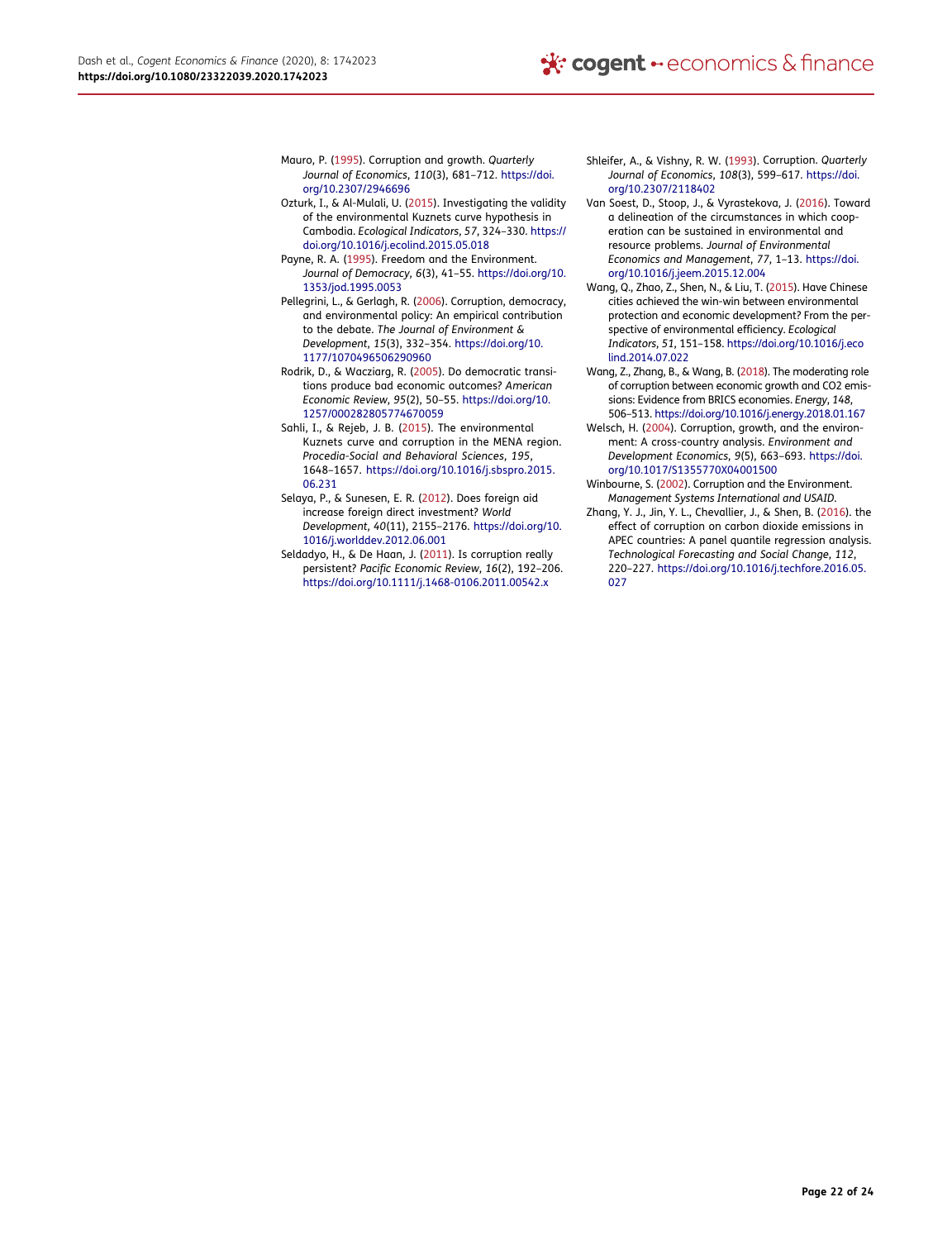# Appendix A

| Table A1. Definition, description, and sources of the variables |                                           |                                                                                                                                                         |                                                             |                      |  |
|-----------------------------------------------------------------|-------------------------------------------|---------------------------------------------------------------------------------------------------------------------------------------------------------|-------------------------------------------------------------|----------------------|--|
| Variables                                                       | Unit                                      | <b>Description</b>                                                                                                                                      | Source                                                      | <b>Expected Sign</b> |  |
| Carbon emission<br>(CO <sub>2</sub> )                           | Million metric<br>tonnes                  | Burning of fossil fuels and<br>manufacture of cement                                                                                                    | EIA database,<br><b>USA</b><br>Government                   | Negative             |  |
| Urbanization<br>(URB)                                           | Percentage of<br>the total<br>population  | People living in urban areas                                                                                                                            | WDI, World<br><b>Bank</b>                                   | Positive             |  |
| <b>Industrialization</b><br>(IND)                               | Percentage of<br>total economic<br>growth | Increase in net industrial output<br>in terms of overall industrial<br>growth                                                                           | WDI, World<br><b>Bank</b>                                   | Positive             |  |
| Primary Energy<br>Consumption<br>(PEC)                          | Quadra-billion<br>btu                     | Total energy consumption of<br>a country in a year                                                                                                      | EIA, the USA<br>government                                  | Positive             |  |
| Govt. Integrity<br>(GOI)                                        | Index                                     | Government accountability in<br>terms of overall administration<br>and quality of governance                                                            | Heritage<br>Foundation                                      | Negative             |  |
| Transparency<br>Index (TI)                                      | Index                                     | Overall transparency in terms of<br>government mechanism and<br>functioning                                                                             | Williams Index<br>of transparency                           | Negative             |  |
| Human<br>Development<br>Index (HDI)                             | Index                                     | Overall human development<br>indicating the key dimensions<br>like a long and healthy life, being<br>the knowledgeable and decent<br>standard of living | <b>United Nations</b><br>Development<br>Programme<br>(UNDP) | Positive             |  |
| Foreign Direct<br>Investment<br>(FDI)                           | Billions (in<br>current US \$)            | Net inflows of foreign capital                                                                                                                          | WDI, World<br><b>Bank</b>                                   | Positive             |  |

Notes: To avoid spurious regression in the model, all variables are converted into a natural logarithm. Govt. Integrity, transparency, HDI variables are in the form of an index.

| Table A2. Classification of countries based on the criteria of World Bank Income Classification,<br>2017                                                                                             |                                                                                                                               |                                                                                                                                                         |                                                                                                                                                                                      |  |  |
|------------------------------------------------------------------------------------------------------------------------------------------------------------------------------------------------------|-------------------------------------------------------------------------------------------------------------------------------|---------------------------------------------------------------------------------------------------------------------------------------------------------|--------------------------------------------------------------------------------------------------------------------------------------------------------------------------------------|--|--|
| <b>Lower Middle Asia</b>                                                                                                                                                                             | Upper Middle Asia                                                                                                             | Lower Middle Africa<br>and Latin America                                                                                                                | <b>Upper Middle Africa</b><br>and Latin America                                                                                                                                      |  |  |
| Bangladesh, Bhutan,<br>Cambodia, India,<br>Indonesia, Jordan,<br>Kyrgyzstan, Laos,<br>Mongolia, Myanmar,<br>Pakistan, Philippines, Sri<br>Lanka, Syria, Tajikistan,<br>Uzbekistan, Yemen,<br>Vietnam | Azerbaijan, China, Iran,<br>Irag, Kazakhstan,<br>Lebanon, Malaysia,<br>Maldives, Russia,<br>Thailand, Turkey,<br>Turkmenistan | Bolivia, Angola,<br>Cameroon, Congo, Cote<br>D Ivoire, Egypt, Ghana,<br>Kenya, Mauritania,<br>Morocco, Nigeria, Sudan,<br>Swaziland, Tunisia,<br>Zambia | Brazil, Argentina,<br>Colombia, Ecuador,<br>Paraguay, Peru,<br>Suriname, Venezuela,<br>Algeria, Botswana,<br>Equatorial Guinea, Gabon,<br>Libya, Mauritius, Namibia,<br>South Africa |  |  |

Source: World Bank Income Classification Criteria, 2017 provided by World Bank